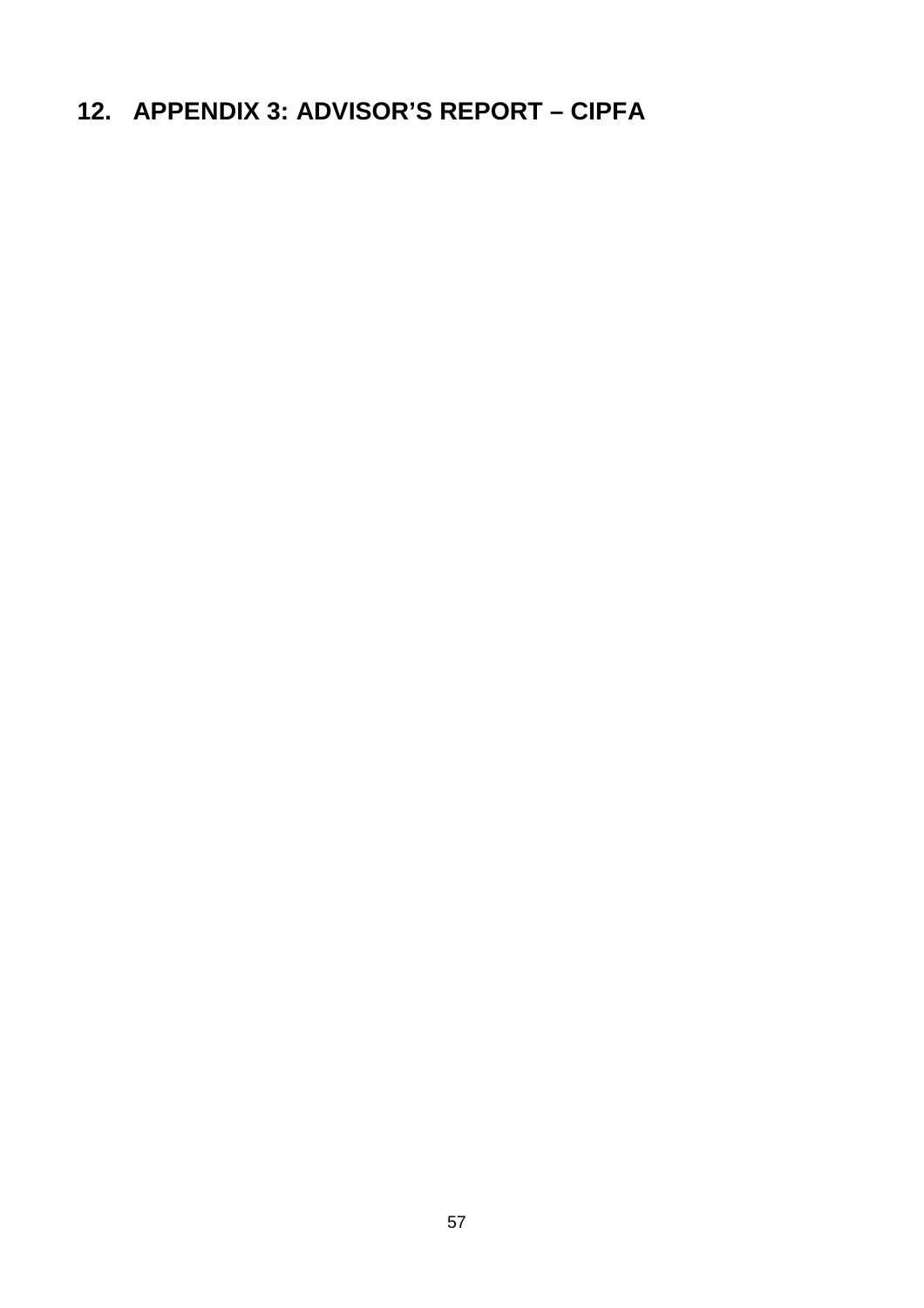

The Chartered Institute of<br>Public Finance & Accountancy

## **CORPORATE SERVICES SCRUTINY SUB PANEL**

### **REVIEW OF MEDIUM TERM FINANCIAL PLAN**

# **REPORT**

**September 2012** 

CIPFA 3 Robert Street London WC 2N 6RL **Phone:** 0207 543 5600 **Email:** stuart.fair@cipfa.org.uk

#### **CIPFA FINANCE ADVISORY**



Certificate No. 5631/06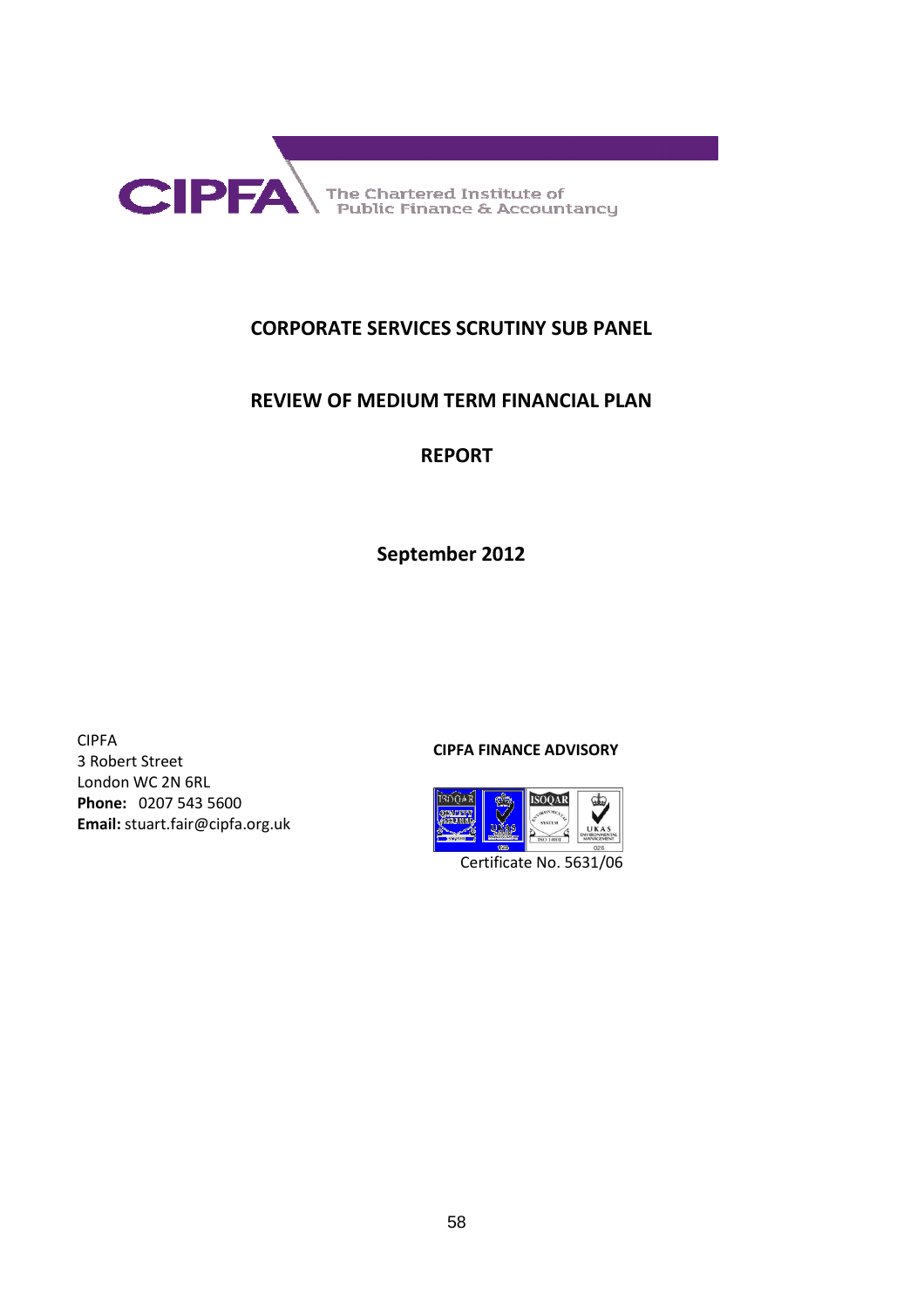# **Contents**

| <b>Section</b> |                | <b>Title</b>                              | Page |
|----------------|----------------|-------------------------------------------|------|
|                | $\mathbf{1}$   | <b>Executive Summary</b>                  | 60   |
|                | $\overline{2}$ | Background                                | 65   |
|                | $\overline{3}$ | MTFP - Good Practice                      | 68   |
|                | 4              | MTFP - Assumptions and Utilisation Issues | 80   |

#### **APPENDICES**

| APPENDIX 1   CIPFA FM Model – Relevant Statements of Good Practice |
|--------------------------------------------------------------------|
|                                                                    |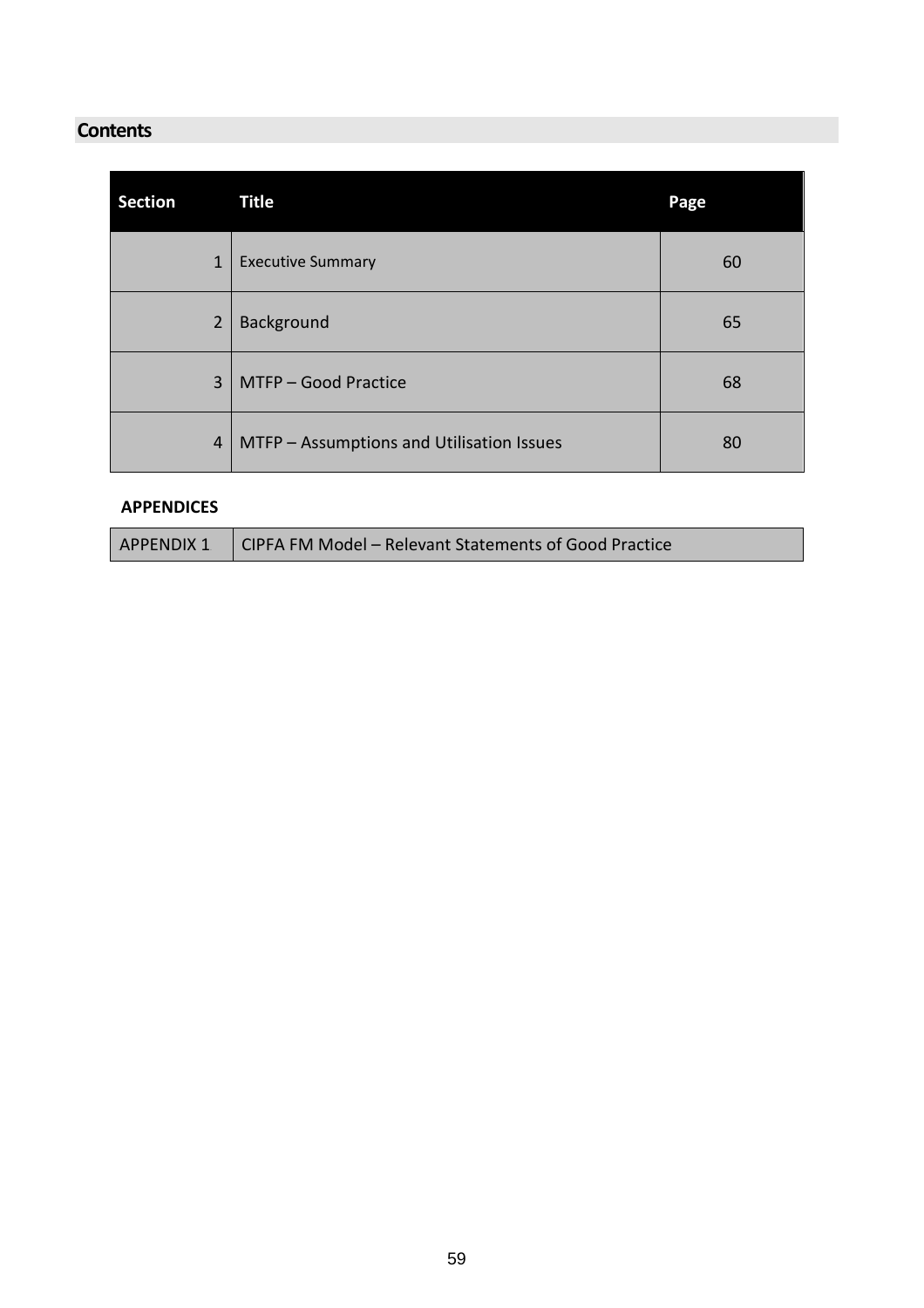### **1. Executive Summary**

1.1 In July 2012, the States of Jersey commissioned CIPFA Business - Finance Advisory (the commercial arm of the Chartered Institute of Public Finance and Accountancy) to support the work of the Corporate Services Scrutiny Sub-Panel in an assessment of the States of Jersey Medium Term Financial Plan 2013 – 2015 (MTFP). This brief outlines CIPFA's preliminary position on this work to September 2012.

#### **Background**

- 1.2 The scope of the MTFP is outlined within the Public Finances (Jersey) Law 2005 and includes for incorporation of all States Income, Revenue and Capital Expenditure and appropriations for Growth, Contingency and Reserves.
- 1.3 The CIPFA Financial Management (FM) Model is recognised by the UK HM Treasury as setting out the fundamentals of best practice financial management within a public sector organisation and uses a scoring system to provide an objective measure of financial management performance including the identification of strengths, weaknesses and areas for improvement. Importantly the review measures the organisations attitude to Financial Management not just the performance of the Finance Team. Our assessment is based on a mix of evidence obtained primarily through Meetings with Chief Officers, attendance at Hearings and Document Review.
- 1.4 In order to assist with the assessment we have formulated an approach applying the most relevant Statements and Supporting Questions from the CIPFA FM Model to the States of Jersey MTFP. The CIPFA FM Model is the "gold standard" globally for best practice on Financial Management in the Public Services and is used extensively in North America, the Middle East and Australasia. In terms of our approach in testing the Medium Term Financial Plan, our methodology provides for testing a variety of evidential sources against the CIPFA FM Model Best Practice Statements. In this respect relevant Statements that are considered appropriate to the assessment of the strength of the MTFP were selected. These Statements (9 in total) were categorised between Primary Statements where we would expect the fundamental attributes of such statements to exist within the MTFP including at a granular level testing the strength of some of the important assumptions

#### **Assessing the Strength of the MTFP**

| <b>Score</b> | How Far Does the Best Practice Statement Apply to the MTFP? |
|--------------|-------------------------------------------------------------|
| 0/0.5/1      | Hardly                                                      |
| 1.5/2        | Somewhat                                                    |
| 2.5/3        | Mostly                                                      |
| 3.5/4        | Strongly                                                    |

1.5 Scoring is in increments of 0.5 from 0 to 4 within a determination as follows:-

1.6 For reporting purposes we will represent the scoring at a high level with a "traffic light" (RAG Rating) approach with the following scoring:-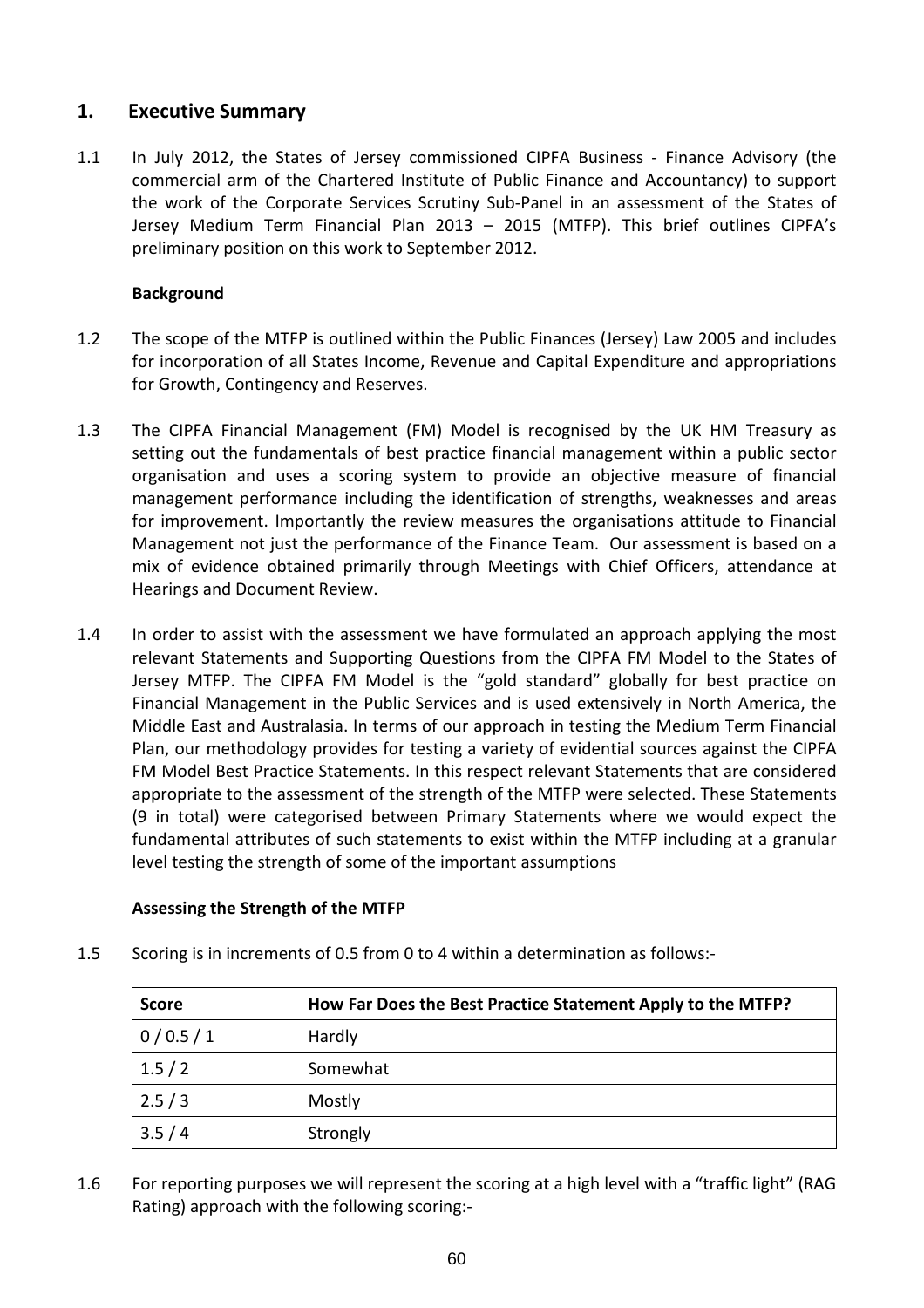| Colour       | <b>Score</b> |
|--------------|--------------|
| <b>Red</b>   | $0.0 - 1.9$  |
| <b>Amber</b> | $2.0 - 2.9$  |
| <b>Green</b> | $3.0 - 4.0$  |

#### **Evidential Issues**

- 1.7 Primary sources of evidence consisted of:-
	- In-depth Document Review primarily the MTFP and subsidiary plans and workings;
	- **Attendance at Scrutiny Sub Panel Meetings;**
	- Attendance and Reports received from Scrutiny Panels
	- **Interviews with Chief Officers**
	- **CIPFA data**
- 1.8 Having carefully considered all the relevant evidence our scoring for each statements in relation to the MTFP as currently constituted is as follows:-

| Number         | <b>Primary Statements</b>                                                                                                                                                                                                                                                                   | Scoring |
|----------------|---------------------------------------------------------------------------------------------------------------------------------------------------------------------------------------------------------------------------------------------------------------------------------------------|---------|
| <b>PR12</b>    | The organisation's medium-term financial planning process underpins its<br>strategic priorities.                                                                                                                                                                                            | 2.5     |
| L4             | The organisation has a developed financial management strategy to underpin<br>long term financial health.                                                                                                                                                                                   | 2.0     |
| PR8            | <b>Budgets are robustly calculated.</b>                                                                                                                                                                                                                                                     | 2.5     |
| L <sub>3</sub> | The organisation integrates its business and financial planning so that it aligns<br>resources to meet current and future business objectives and priorities.<br>Performance management is conducted through measures of service delivery<br>and clear understanding of the costs incurred. | 1.5     |
| L <sub>2</sub> | The organisation's leadership allocates resources to different activities in<br>order to achieve its objectives and monitors the organisation's financial and<br>activity performance.                                                                                                      | 2.5     |
| L6             | The organisation develops and manages employees pay and benefits<br>strategically.                                                                                                                                                                                                          | 2.0     |
| <b>PR13</b>    | The organisation systematically pursues opportunities to reduce costs and<br>improve value for money in its operations.                                                                                                                                                                     | 2.0     |
| <b>PR14</b>    | The organisation systematically pursues opportunities for improved value for<br>money and cost savings through its procurement and commissioning.                                                                                                                                           | 2.0     |
| <b>PR15</b>    | The organisation pursues value for money through active management of its<br>fixed assets.                                                                                                                                                                                                  | 2.5     |

#### **Statements of Good Practice**

1.9 Based on the evidence presented to date our high level comments are outlined below.

#### **Strengths and Areas for Further Development**

1.10 In overall terms we summarise the key areas of relative Strengths and areas for Development that the States of Jersey should address in relation to developing the MTFP.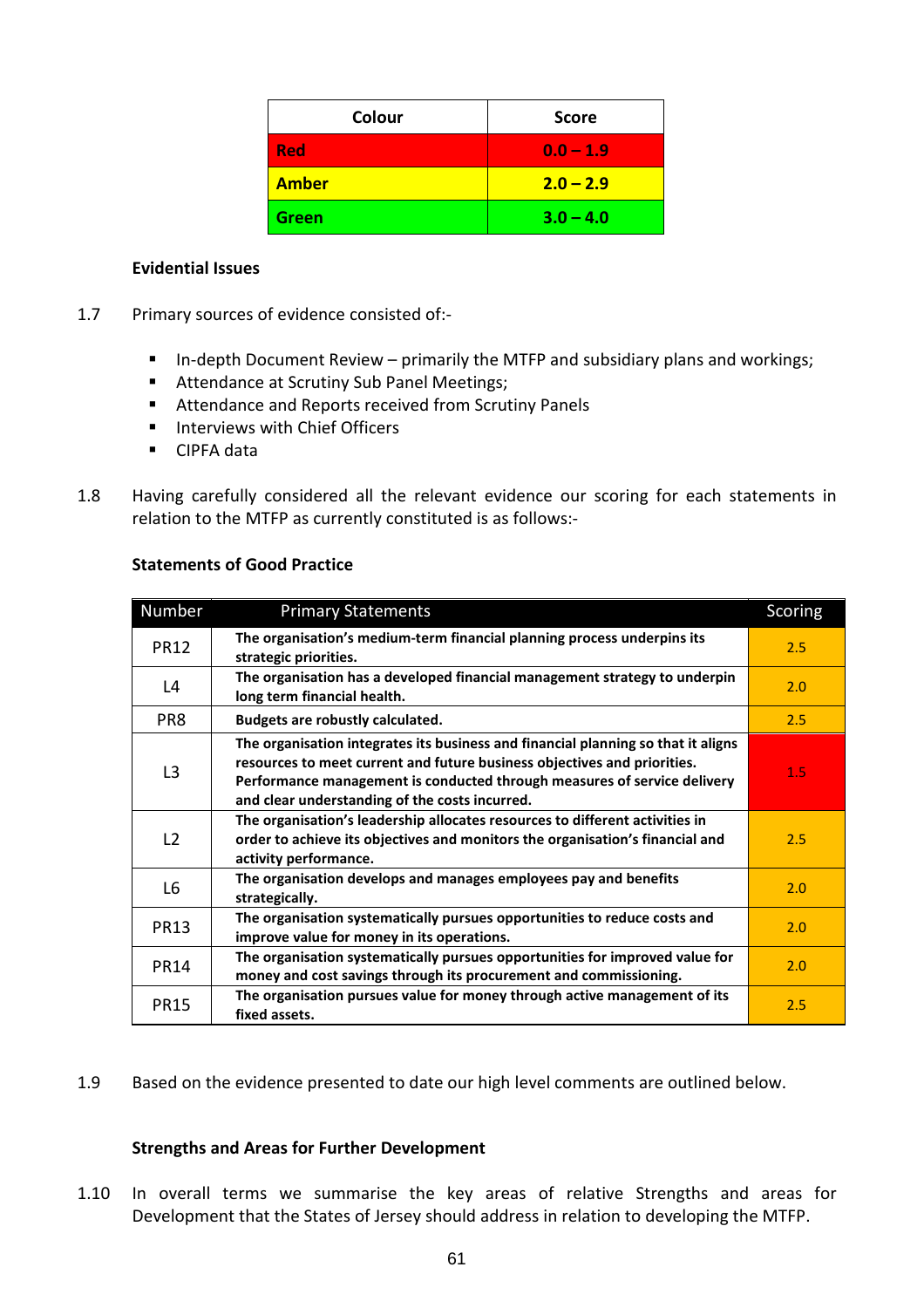#### **Strengths**

- 1.11 During the course of our work we were able to identify a good number of relative strengths associated with the MTFP. The following list highlights some high level strengths encountered within our work:-
	- Comprehensive coverage key components of a MTFP are all present
	- Defined linkage of States of Jersey Annual Business Plans to the MTFP
	- MTFP analysis provides for horizon scanning operational service demand/ demographic changes etc.
	- Well presented
	- **Detailed workings in most areas within scope**
	- Well explained transparent approach
	- Comparative Positioning stronger than most we have seen within the UK

#### **Development Areas**

1.12 As well as strengths our work identified a number of areas that, in our opinion, require strengthening and further development. There are eight areas which we believe require further development and are outlined below:-

| Number         | Area                                                        |
|----------------|-------------------------------------------------------------|
| 1              | Modelling - Architecture                                    |
| $\overline{2}$ | Performance Monitoring and Reporting                        |
| 3              | Fixed Time Parameters v Rolling Plan                        |
| 4              | Delivery of Key Assumptions - Tax Yields                    |
| 5              | Delivery of Key Assumptions - Capital Investment            |
| 6              | Delivery of Key Assumptions - Efficiency Savings            |
| 7              | Treatment of carry Forwards and Contingencies               |
| 8              | Linkage between Performance Targets and Financial Resources |

#### 1.13 Our high level comments can be summarised as follows:-

#### **Modelling Architecture**

- No single model exists that reflects the full consolidated MTFP
- **Dependency on full visibility being achieved from a large number of** unconnected/disparate components

#### **Performance Monitoring and Reporting**

- Outwith existing Budget Monitoring there are no defined specific MTFP Performance Monitoring and Reporting arrangements outwith existing arrangements
- **Performance monitoring and reporting framework requires to be embedded**
- Absence of defined performance monitoring mechanism that would automatically require adverse variances to be reported and addressed
- Requirement to ensure States of Jersey outcome targets and actual performance are in full synchronisation with the MTFP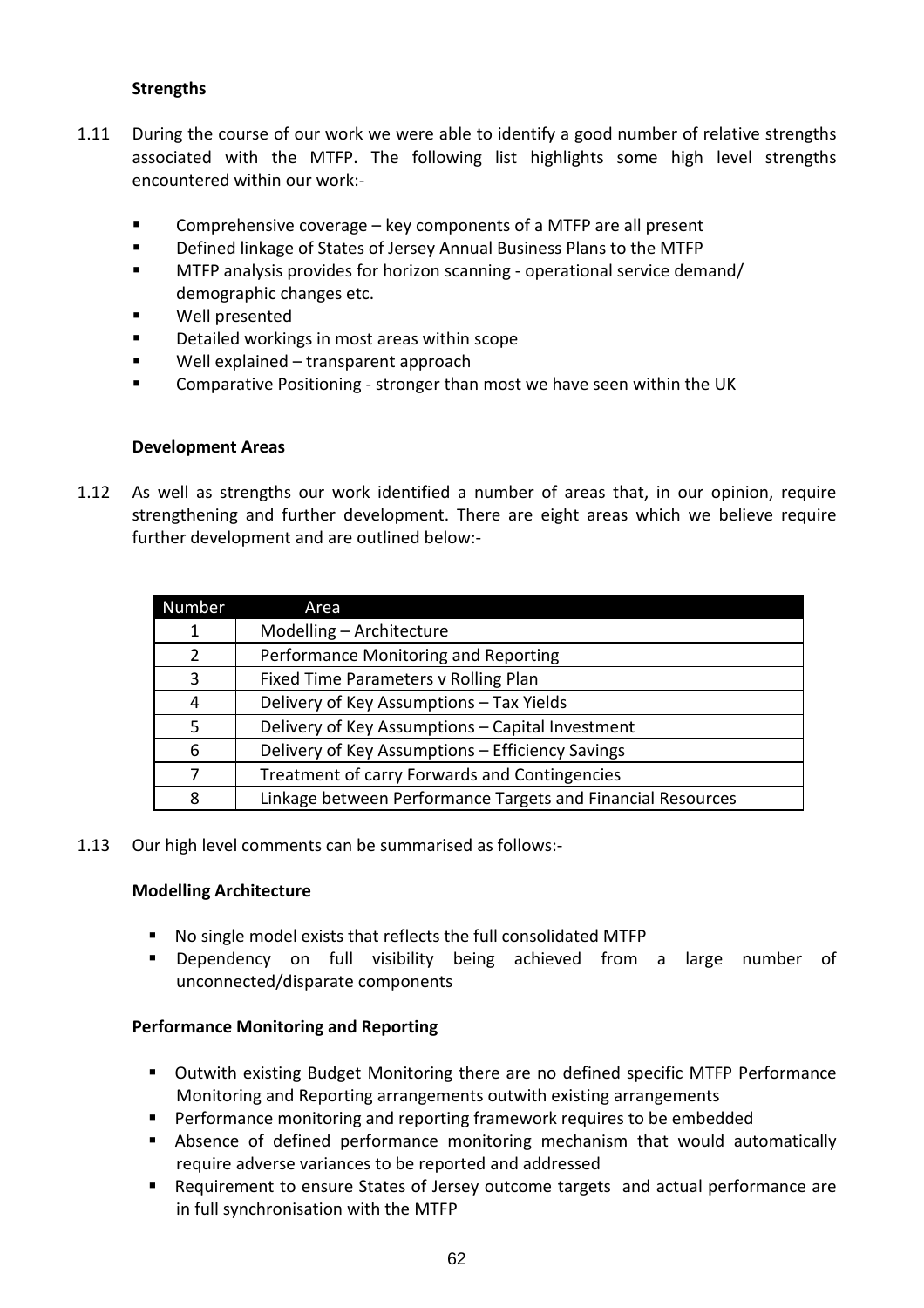- A "silo" approach adopted by Departments mitigates against the optimal management of corporate resources
- Unable to determine the processes and protocols that would be deployed to create the necessary conditions to accommodate a rebalancing of the MTFP.

#### **Fixed Time Parameters v Rolling MTFP**

- Fixed Period approach adopted covering 2013-2015 weakens rigour of continuous challenge
- Three Year period is at the extreme "short end" of what would constitute Medium Term Planning in Financial Management terms
- Consistency risk that consequences beyond the fixed period of the MTFP may not be given adequate attention
- Fixed period can produce short term, reactive behaviours rather than promoting continuous focus over the Medium and Longer Term
- Rolling continuous approach conforms to Best Practice

#### **Delivery of Key Assumptions – Tax Yields**

- Tax Yield monitoring detailed on expected Allowances and collection rates yet critical growth drivers (economic growth) appears to be inconsistent with current economic trend data from key neighbouring economies
- Key assumptions  $-$  issue of optimism bias
- Assumptions should be re-evaluated in light of forthcoming FPP recommendations on key economic indicators

#### **Delivery of Key Assumptions – Efficiency Savings**

- Some Efficiency Savings aspirational/expectational
- **Inability to deliver Efficiency Savings Targets**
- A cultural acceptance of the concept of "slippage" and non-achievement
- Determination of "real" cashable savings needed arising from direct Management intervention rather than unrequired budget, re-phasing (stopping/slowing)of activity
- **Elongating period of saving realisation not consistent with required rigour and** challenge
- Carry Forward/Year End Flexibility prospectivity of sub optimal year end spending/efficiency saving "hedging"
- Expected Savings from Procurement and the Modernisation Programme regarded as ambitious and present high risk of non- achievement

#### **Delivery of Key Assumptions – Capital Investment**

- Absence of detail on Business Case information underpinning the Capital Programme
- Lack of precision on timing of individual Projects
- Life cycles costing assurance required on full provision being made for current and future Revenue Consequences of Capital Projects
- More visibility on Investment Appraisal and Business Case methodology
- Cultural issues associated with financing Capital from Revenue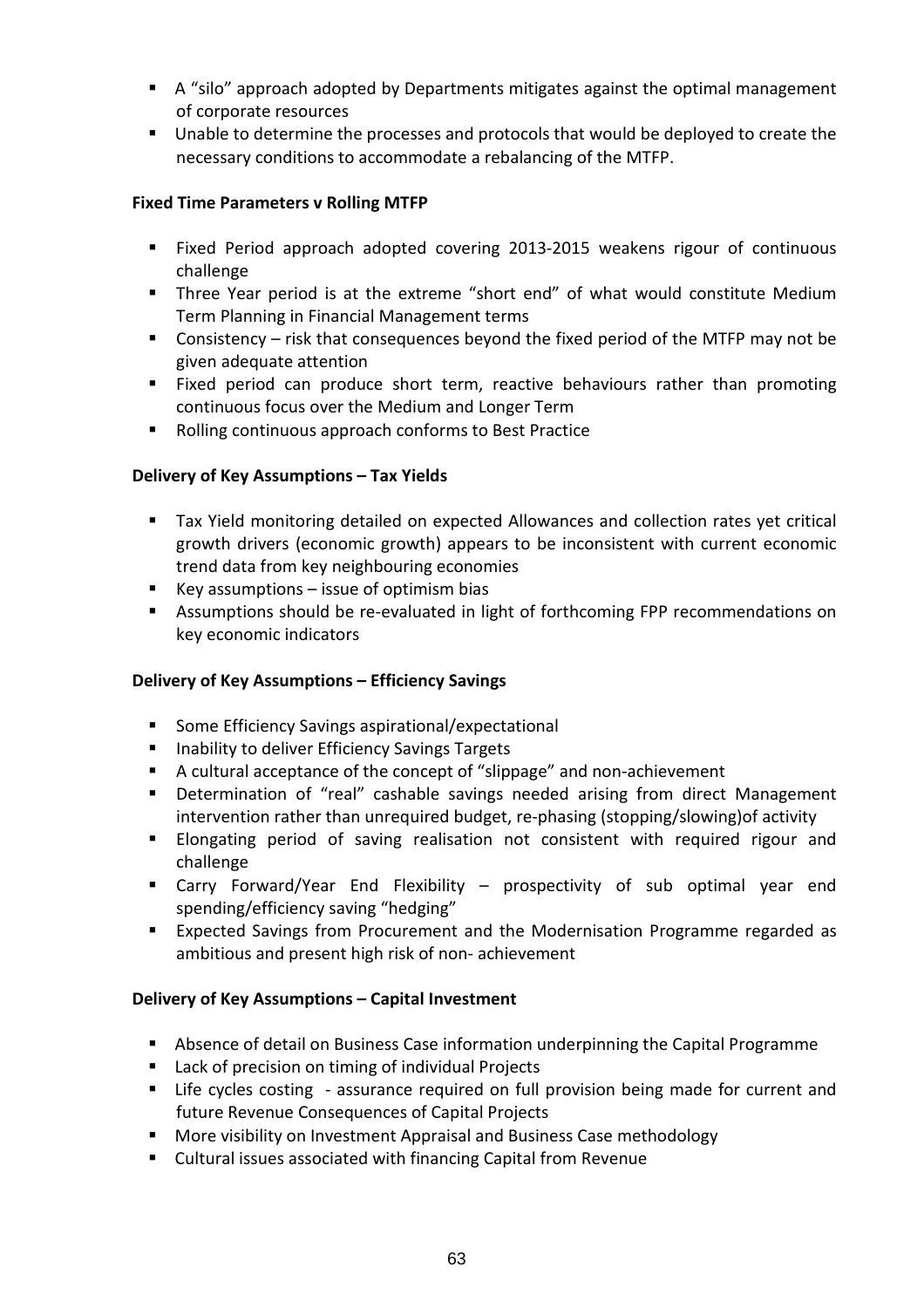#### **Treatment of Carry Forwards and Contingencies**

- Presumption on Budget construction favours full resource requirement
- Carry Forwards appear to offer a "hedge" against required Efficiency Savings Targets
- **IF** Inordinate flexibility on carry forward realisation
- **•** Definition, creation and utilisation of Contingencies inconsistent with standard accounting practice
- Sub-optimal behaviours (VfM and Challenge) associated with utilisation of Contingencies – for known cost pressures

#### **Linkage between Performance Targets and Financial Resources**

- The MTFP needs to incorporate a stronger linkage between operational Performance outcome/objectives with financial resources
- MTFP Planning Approach should consider impacts on service standards and quality of outcomes

#### **Conclusion and Recommendations**

- 1.14 If the MTFP is to be an effective working model which enhances Jersey's Financial Management capability it requires to be a central tool and fully integrated within the core management decision making processes of Jersey. We would be of the view that there should be no impediment in realising the Chief Minister's vision of the importance of the MTFP -."The Medium Term Financial Plan is an important next step in Jersey's sustainable long term planning and will provide a foundation for our future." We would fully endorse such a statement – across public entities it should not be regarded as "nice to have" and "conceptual" but a true continuous working model which is core to a financial strategy for Jersey.
- 1.15 Finally it would be our considered view that in creating an effective MTFP that will be a working model integral to its Financial Management, the States of Jersey should be commended and seen as a strong example of promoting good practice. In terms of the primary objective, scope and detailed workings of the MTFP, the States of Jersey would certainly be regarded as a good example to follow. Whilst we would endorse Jersey's MTFP we would recommend a number of enhancements/improvements which would strengthen the effectiveness of the strategic financial planning further. In this respect we would propose 10 recommendations and these are outlined in the table below:-

|               | <b>Recommendations</b>                                                                    |
|---------------|-------------------------------------------------------------------------------------------|
| 1             | Provision of a single comprehensive model which incorporates all aspects of the MTFP.     |
| $\mathcal{L}$ | Provision of a defined MTFP Performance Monitoring and Reporting framework which          |
|               | produces high level transparency on the tracking of actual performance against the MTFP.  |
| 3             | Creation of a stronger linkage between required operational outcomes and the MTFP.        |
| 4             | Based on a revised Performance Monitoring and Reporting framework the provision of a      |
|               | mechanism that would allow the appropriate decisions to be taken that would lead to the   |
|               | continual rebalancing of the MTFP that would optimise financial outcomes.                 |
| 5             | In accordance with good practice the MTFP should be fully "rolling" across a minimum of 3 |
|               | years and subject to continuous revision.                                                 |
| 6             | Key Assumptions integral to the MTFP should be stress tested against the Accounting       |
|               | Concept of prudence - this is particularly relevant for economic growth assumptions even  |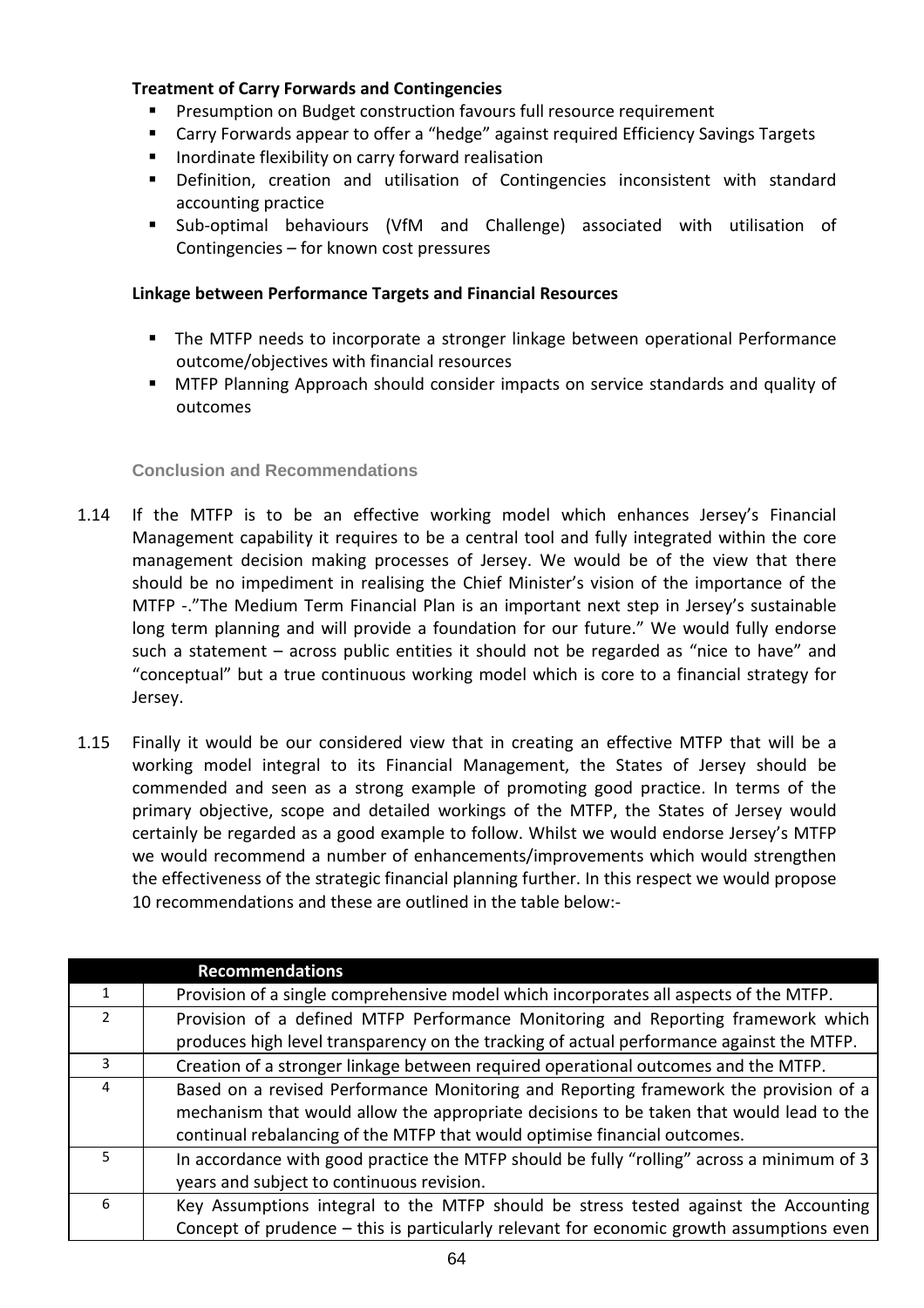|    | where this may prove to be politically unpalatable $-$ this is also especially relevant for the<br>assumptions associated with the current Procurement and Modernisation initiatives.                                                                                                                                                          |
|----|------------------------------------------------------------------------------------------------------------------------------------------------------------------------------------------------------------------------------------------------------------------------------------------------------------------------------------------------|
| 7  | Encourage the identification and surrendering of unrequired budget at the earliest<br>opportunity in-year to enable a corporate strategic approach to be taken within the MTFP<br>framework.                                                                                                                                                   |
| 8  | For reporting purposes clearly and formally differentiate cashable savings arising from<br>direct Management intervention from the re-phasing (stopping/slowing) of activity $-$<br>clearly identifying "slippage" and non-achievement.                                                                                                        |
| 9  | That a more rigorous process be initiated that would prevent departmental/service<br>underspends being carried forward between financial years to fund unrelated/different<br>activities or fund future departmental/operational budget savings.                                                                                               |
| 10 | Improved visibility required on Investment Appraisal and Business Case methodology used<br>on Projects incorporated with the Capital Programme. This should demonstrate full<br>incorporation of life cycle costing with complete visibility on how the full current and<br>future Revenue Consequences of Capital Projects is being provided. |

### **2. Background**

- 2.1 In July 2012 the States of Jersey Corporate Services commissioned CIPFA Advisory (the commercial arm of the Chartered Institute of Public Finance and Accountancy) to provide independent advice to the Corporate Services Scrutiny Sub-Panel on the recently formulated and enabled Medium Term Financial Plan (MTFP).
- 2.2 It should be noted that this report represents CIPFA Advisory's independent view, taking into account a range of evidence gathered throughout the review. The review was carried out as part of the States of Jersey's internal scrutiny processes as co-ordinated by the States Greffe. Our review encompassed a range of issues including the following:-
	- Consideration of initial lines of enquiry that the Scrutiny Sub-panel may make including questions to be put to the Department of Treasury and Resources
	- Evaluating evidence on the strength of the MTFP including the overarching process
	- Consideration of Panels' Reports and the identification of any relevant cross cutting issues
	- Assessment of further evidence arising from Public Hearings including that of the Chief Minister and the Minister for Treasury and Resources
	- Compilation of a comprehensive Report highlighting the results of CIPFA's independent review
- 2.3 The Review took place between July and September 2012. We based our assessment on a mix of evidence obtained through Direct Meetings with the Chief Officers, Corporate Services Scrutiny Meetings, Public Hearings and Document Review.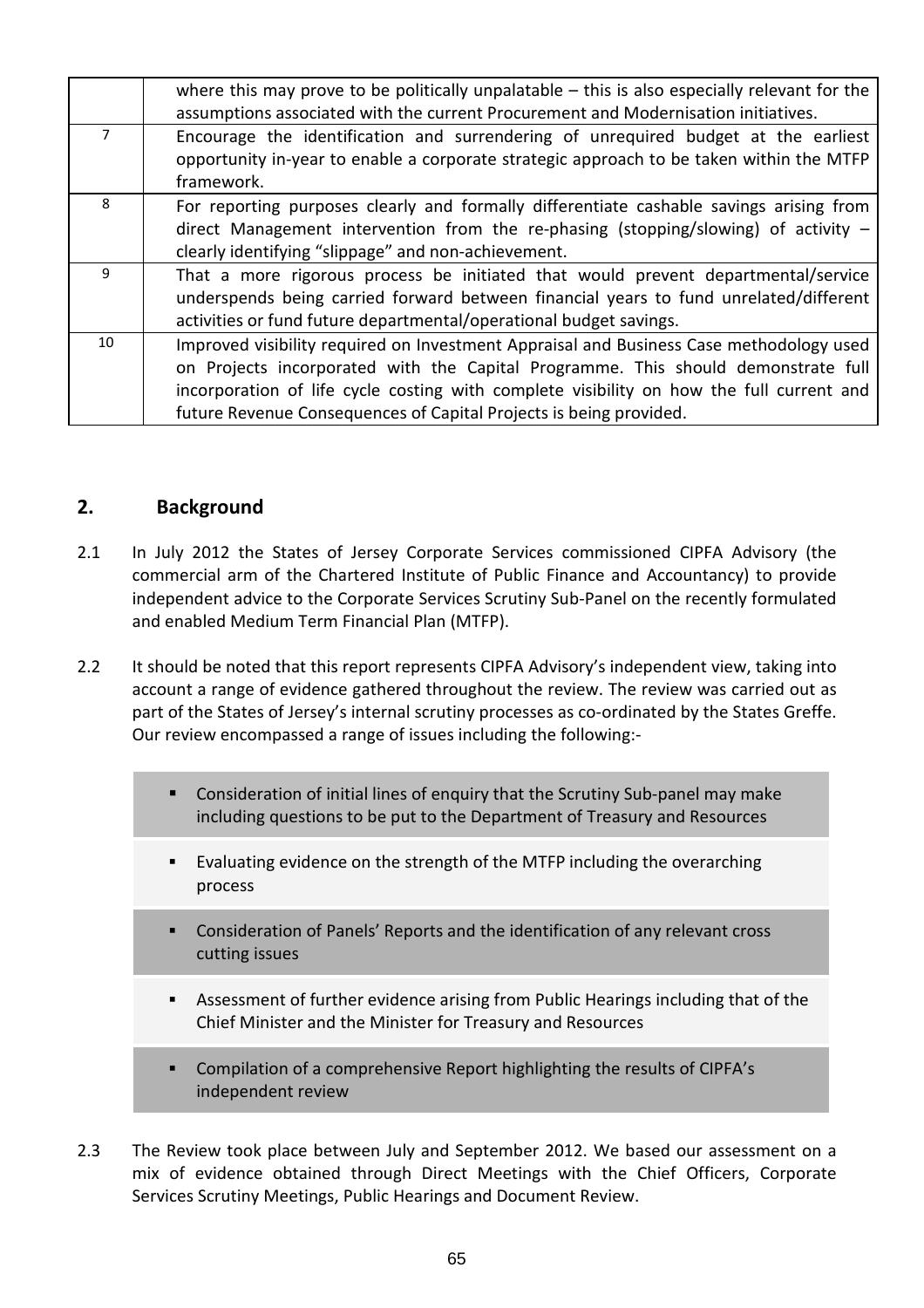- 2.4 Our assessment of the MTFP was benchmarked against Best Practice attributes as contained within the CIPFA Financial Management Model. Specific evidential themes incorporated the following areas:-
	- Construction of the MTFP
	- Assessment of Key Assumptions Sensitivity
	- **Performance Monitoring and Reporting of the MTFP**
	- **Utilisation of the MTFP**
- 2.5 In order to assist with the assessment we formulated an approach applying the most relevant Statements and Supporting Questions from the CIPFA Financial Management Model to MTFP. The CIPFA Financial Management Model is the "gold standard" globally for best practice on Financial Management in the Public Services and is used extensively in North America, the Middle East and Australasia. The Model recognises that using money well leads to more efficient public services and that effective financial management in the public sector now requires financial responsibilities to be more widely diffused throughout the whole of the organisation and in a wider organisational context, how best practice Financial Management (and in particular the MTFP) supports the delivery of the organisation's strategic objectives. The full Model consist of 38 Statements of Good Practice (supported by approximately 400 questions) and cover the entire spectrum of Financial Management from core issues on Accounting and Control, Planning and Budget setting, Audit, Risk Management, Procurement, Efficiency Savings to diffused Financial Management within the "front line" operations of the organisation.
- 2.6 In terms of our approach in testing the Medium Term Financial Plan, our methodology provided for testing a variety of evidential sources against Good Practice Statements. In this respect relevant Statements that were considered appropriate to the assessment of the strength of the Plan were selected. These Statements (9 in total) were categorised between Primary Statements where we would expect the fundamental attributes of such statements to exist within the MTFP and Secondary Statements which have been selected to test the strength of some of the important assumptions. The Primary and Secondary Statements are outlined in the tables below. It should be noted that the application of these statements are limited to the testing of the MTFP and the evidence and scoring have not been assessed for the Financial Management capability of the States of Jersey in its entirety.

| <b>Number</b>  | <b>Primary Statements</b>                                                                                                                                                                                                                                                                   |
|----------------|---------------------------------------------------------------------------------------------------------------------------------------------------------------------------------------------------------------------------------------------------------------------------------------------|
| <b>PR12</b>    | The organisation's medium-term financial planning process underpins its strategic<br>priorities.                                                                                                                                                                                            |
| L4             | The organisation has a developed financial management strategy to underpin long term<br>financial health.                                                                                                                                                                                   |
| PR8            | Budgets are robustly calculated.                                                                                                                                                                                                                                                            |
| L <sub>3</sub> | The organisation integrates its business and financial planning so that it aligns resources to<br>meet current and future business objectives and priorities. Performance management is<br>conducted through measures of service delivery and clear understanding of the costs<br>incurred. |
| L <sub>2</sub> | The organisation's leadership allocates resources to different activities in order to achieve<br>its objectives and monitors the organisation's financial and activity performance.                                                                                                         |
| L6             | The organisation develops and manages employees pay and benefits strategically.                                                                                                                                                                                                             |

#### **Statements of Good Practice**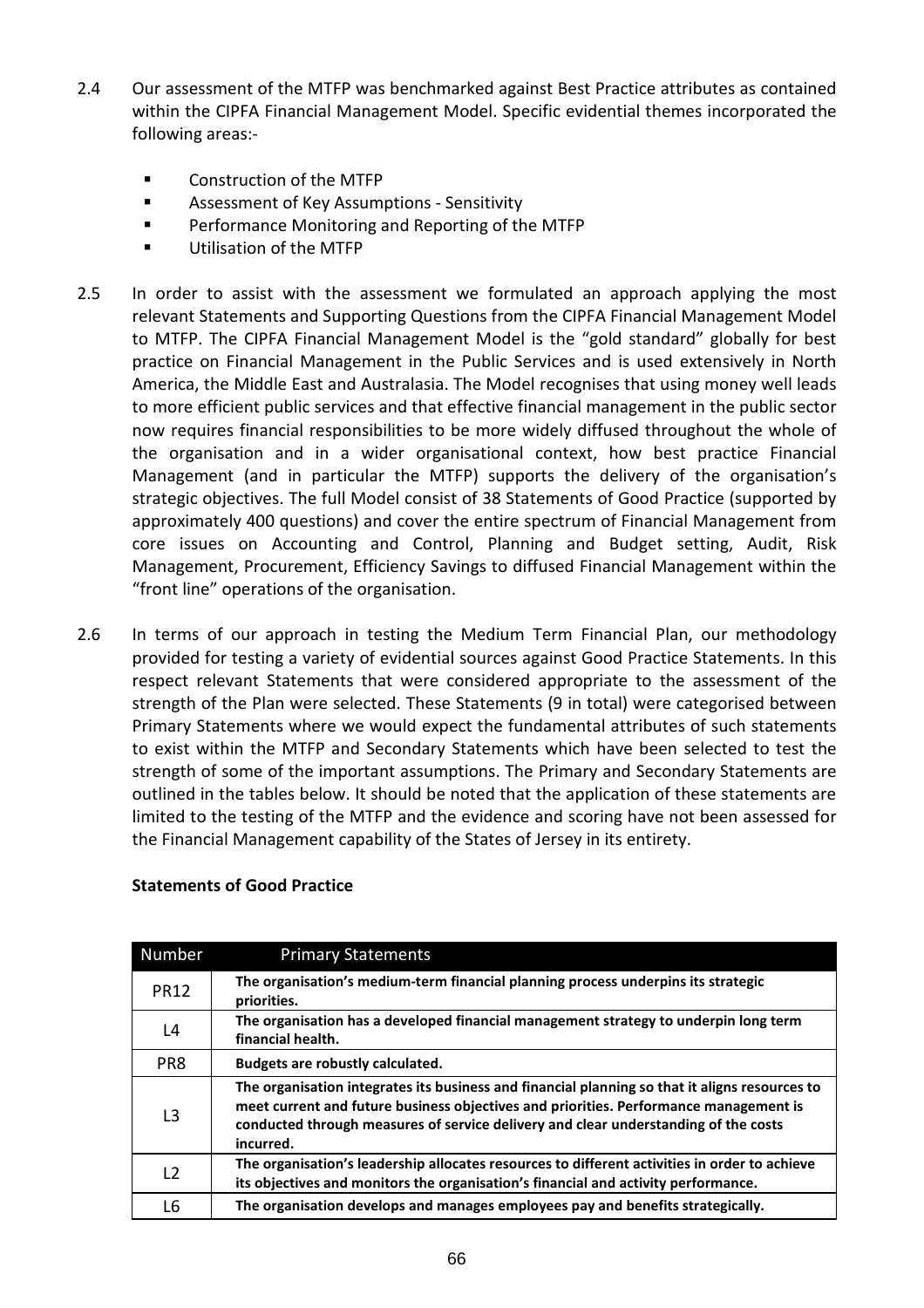| <b>PR13</b> | The organisation systematically pursues opportunities to reduce costs and improve value<br>for money in its operations.                           |
|-------------|---------------------------------------------------------------------------------------------------------------------------------------------------|
| <b>PR14</b> | The organisation systematically pursues opportunities for improved value for money and<br>cost savings through its procurement and commissioning. |
| <b>PR15</b> | The organisation pursues value for money through active management of its fixed assets.                                                           |

2.7 The supporting questions that underpin each statement have been designed to help in the assessment on the degree to which each statement can be rated or scored. The most relevant questions for the States of Jersey MTFP have been selected for this exercise and these are highlighted as "ticked" questions within Appendix 1.

#### **Assessing the Strength of the MTFP**

2.8 Scoring is in increments of 0.5 from 0 to 4 within a determination as follows:-

| <b>Score</b> | How Far Does the Best Practice Statement Apply to the MTFP? |
|--------------|-------------------------------------------------------------|
| 0/0.5/1      | Hardly                                                      |
| 1.5/2        | Somewhat                                                    |
| 2.5/3        | Mostly                                                      |
| 3.5/4        | Strongly                                                    |

2.9 For reporting purposes we will represent the scoring at a high level with a "traffic light" (RAG Rating) approach as follows:

| Colour       | <b>Score</b> |
|--------------|--------------|
| <b>Red</b>   | $0.0 - 1.9$  |
| <b>Amber</b> | $2.0 - 2.9$  |
| <b>Green</b> | $3.0 - 4.0$  |

#### **Evidential Issues**

- 2.10 Primary sources of evidence will consist of:-
	- In-depth Document Review primarily the MTFP and subsidiary plans and workings;
	- **Attendance at Scrutiny Sub Panel Meetings;**
	- **Interviews with Chief Officers**
	- **CIPFA Benchmarking data**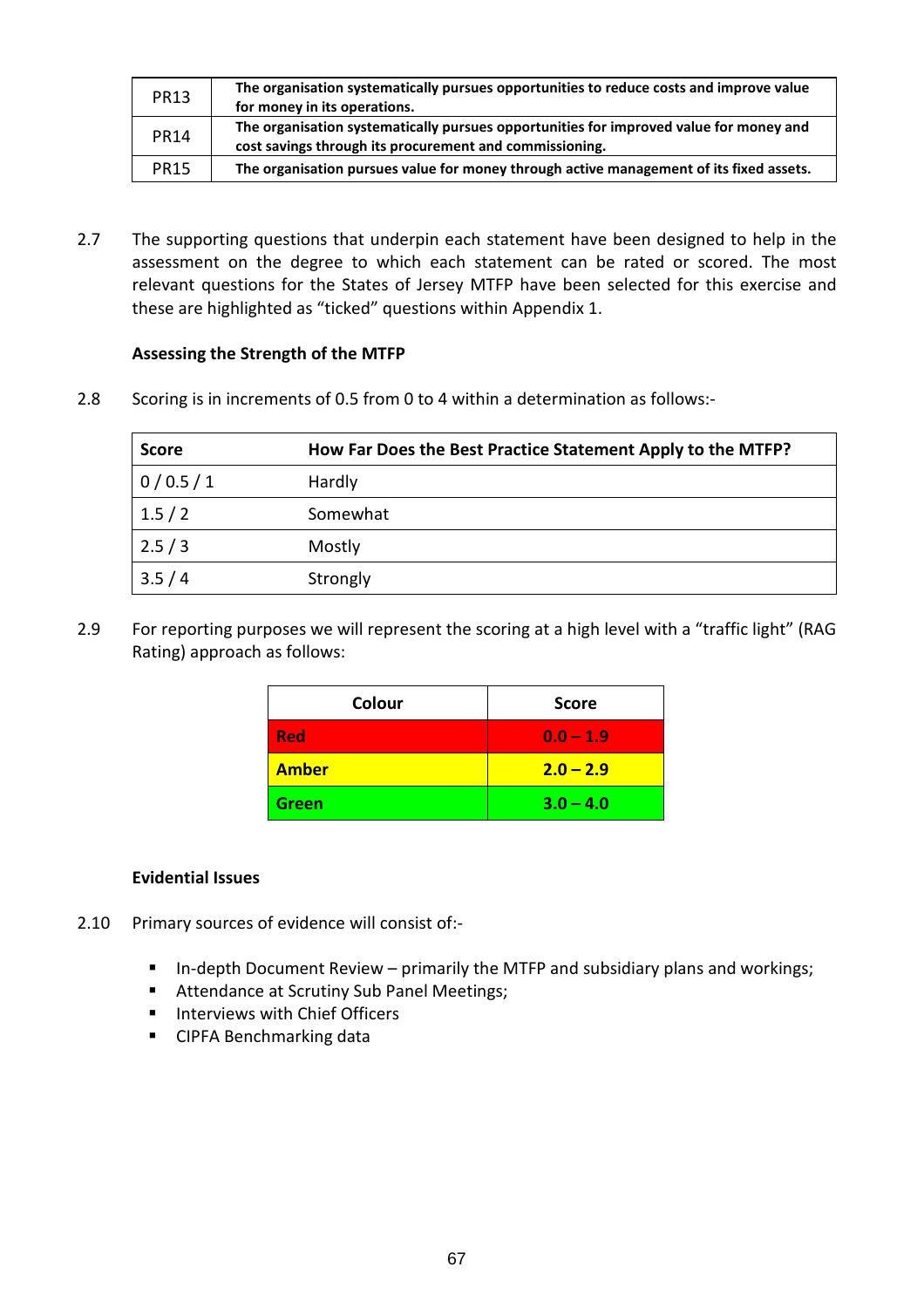## **3. MTFP - Good Practice**

**Assessing the Strength of the MTFP** 

3.1 This section sets out our assessment in terms of our assessment methodology outlined within Section 2 of this Report. To recap on our scoring assessment the following represents our reported position. Scoring is in increments of 0.5 from 0 to 4 within a determination as follows:-

| <b>Score</b> | How Far Does the Best Practice Statement Apply to the MTFP? |
|--------------|-------------------------------------------------------------|
| 0/0.5/1      | Hardly                                                      |
| 1.5/2        | Somewhat                                                    |
| 2.5/3        | Mostly                                                      |
| 3.5/4        | Strongly                                                    |

3.2 For reporting purposes we will represent the scoring at a high level with a "traffic light" (RAG Rating) approach. This is outlined as follows:-

| Colour       | <b>Score</b> |
|--------------|--------------|
| <b>Red</b>   | $0.0 - 1.9$  |
| <b>Amber</b> | $2.0 - 2.9$  |
| <b>Green</b> | $3.0 - 4.0$  |

3.3 In respect of the 2011/12 MTFP the following scoring on relevant CIPFA FM Model Best Practice Statements for both Primary and Secondary Statements was achieved:-

**Statements of Good Practice** 

| Number         | <b>Primary Statements</b>                                                                                                                                                                                                                                                                   | Scoring |
|----------------|---------------------------------------------------------------------------------------------------------------------------------------------------------------------------------------------------------------------------------------------------------------------------------------------|---------|
| <b>PR12</b>    | The organisation's medium-term financial planning process underpins its<br>strategic priorities.                                                                                                                                                                                            | 2.5     |
| L4             | The organisation has a developed financial management strategy to underpin<br>long term financial health.                                                                                                                                                                                   | 2.0     |
| PR8            | Budgets are robustly calculated.                                                                                                                                                                                                                                                            | 2.5     |
| L <sub>3</sub> | The organisation integrates its business and financial planning so that it aligns<br>resources to meet current and future business objectives and priorities.<br>Performance management is conducted through measures of service delivery<br>and clear understanding of the costs incurred. | 1.5     |
| L2             | The organisation's leadership allocates resources to different activities in<br>order to achieve its objectives and monitors the organisation's financial and<br>activity performance.                                                                                                      | 2.5     |
| L6             | The organisation develops and manages employees pay and benefits<br>strategically.                                                                                                                                                                                                          | 2.0     |
| <b>PR13</b>    | The organisation systematically pursues opportunities to reduce costs and<br>improve value for money in its operations.                                                                                                                                                                     | 2.0     |
| <b>PR14</b>    | The organisation systematically pursues opportunities for improved value for<br>money and cost savings through its procurement and commissioning.                                                                                                                                           | 2.0     |
| <b>PR15</b>    | The organisation pursues value for money through active management of its<br>fixed assets.                                                                                                                                                                                                  | 2.5     |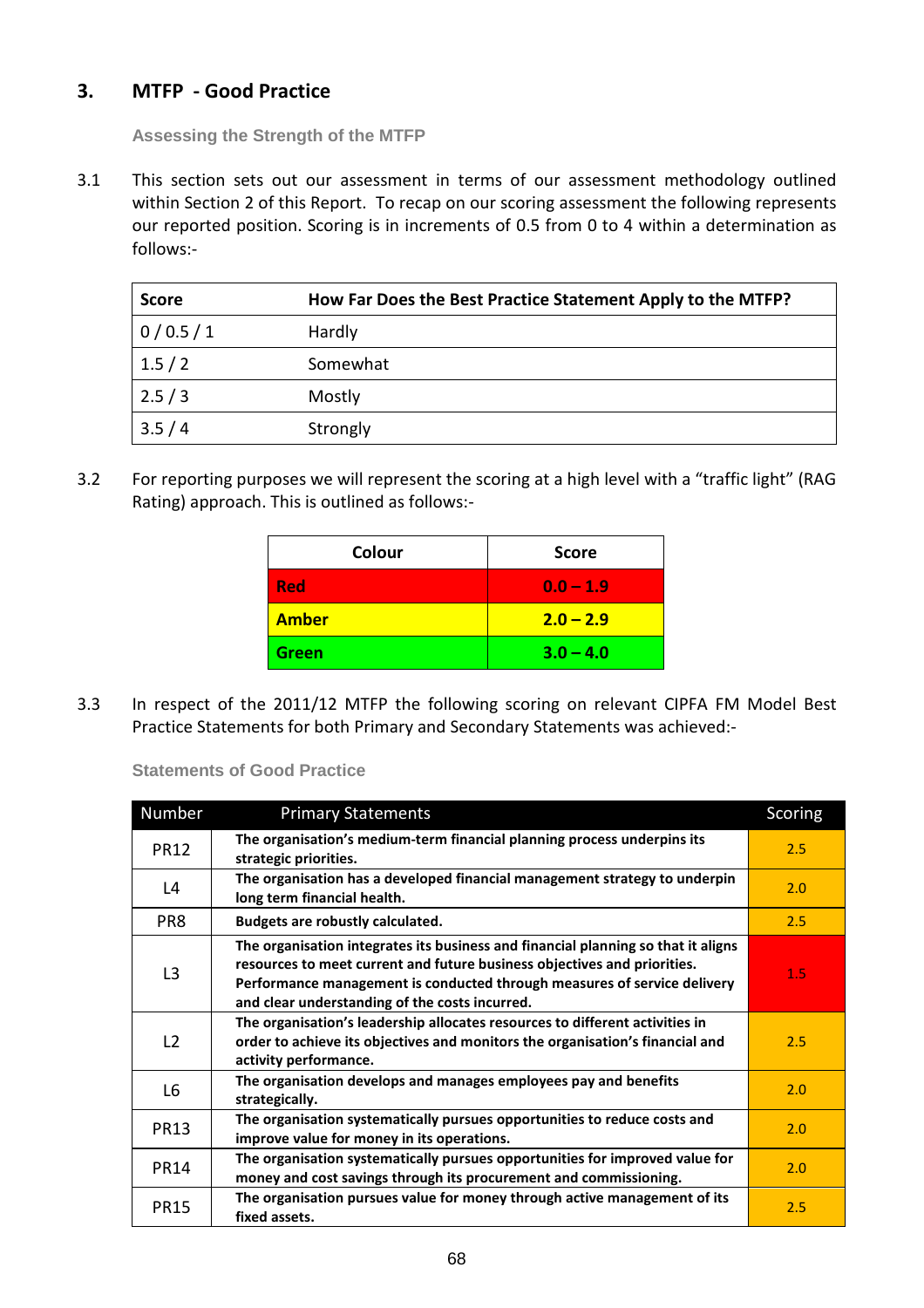**Detailed Findings**

3.4 Detailed comments are outlined below.

# **PR12** The organisation's medium-term financial planning process underpins is trategic priorities.

#### **MTFP Construction**

- 3.5 The States of Jersey's Medium Term Planning process is founded upon the Annual Budget Setting and Annual Business Plan process. The MTFP contains within its construction the key processes that we would be expect to be incorporated within the generation of a medium term financial plan i.e. it is produced over 3 years; links resources with Departmental Operational, forecasts budget requirements; taking into account factors such as inflation, movements in reserves, the identification of growth and associated costs as well as efficiency savings. By its very nature the Medium Term Financial Plan naturally reflects long term demographic analysis on service demand, economic impacts and joint planning with partners and other stakeholders.
- 3.6 In terms of construction the MTFP Construction at its highest level contains the main standard components of a properly constructed model. On a comparative basis of coverage the MTFP, as presented, is more comprehensive –more granular in specific areas) than most we have seen across UK Public Bodies. The MTFP is well presented and attempts to clearly explain its components/workings .Whereas there is a clear sufficiency of background workings in most areas, it is our considered opinion that there is some gaps in the detail that underpin some significant assumptions within the Appendices – for example Employment Growth, Contingencies and the exact sourcing of Efficiency Savings associated with the Services – the latter appearing to be more aspirational in character than a precise commitment to effect transformational service change. We provide more comment within Statement PR13.
- 3.7 On the actual provision of a complete model we understand from the Treasury that despite the comprehensive nature of content, there is no single model in existence that reflects the full MTFP. This is of some concern as we would expect that, due to the complexity, dependences and inter relationships between components of the MTFP, the elimination of error and the maintenance of key controls would be best served within the architecture of a single model. Such a model does not necessarily require being stand-alone but we would recommend that the architecture of the MTFP Model should provide for full visibility on even marginal changes to the smallest of components.
- 3.8 Active Balance Sheet management within the MTFP is to be commended. However, the lack of modelling does impede visibility on this critical area.

**Fixed Time Parameters v Rolling MTFP** 

3.9 The States of Jersey's Medium Term Financial Plan – 2013-2015 covers a fixed three year period. It would be our view that a three year period is considered to be at the lowest level of what could be considered to be Medium Term. Indeed, it would be our view that a five year planning horizon would provide a stronger foundation for medium term planning.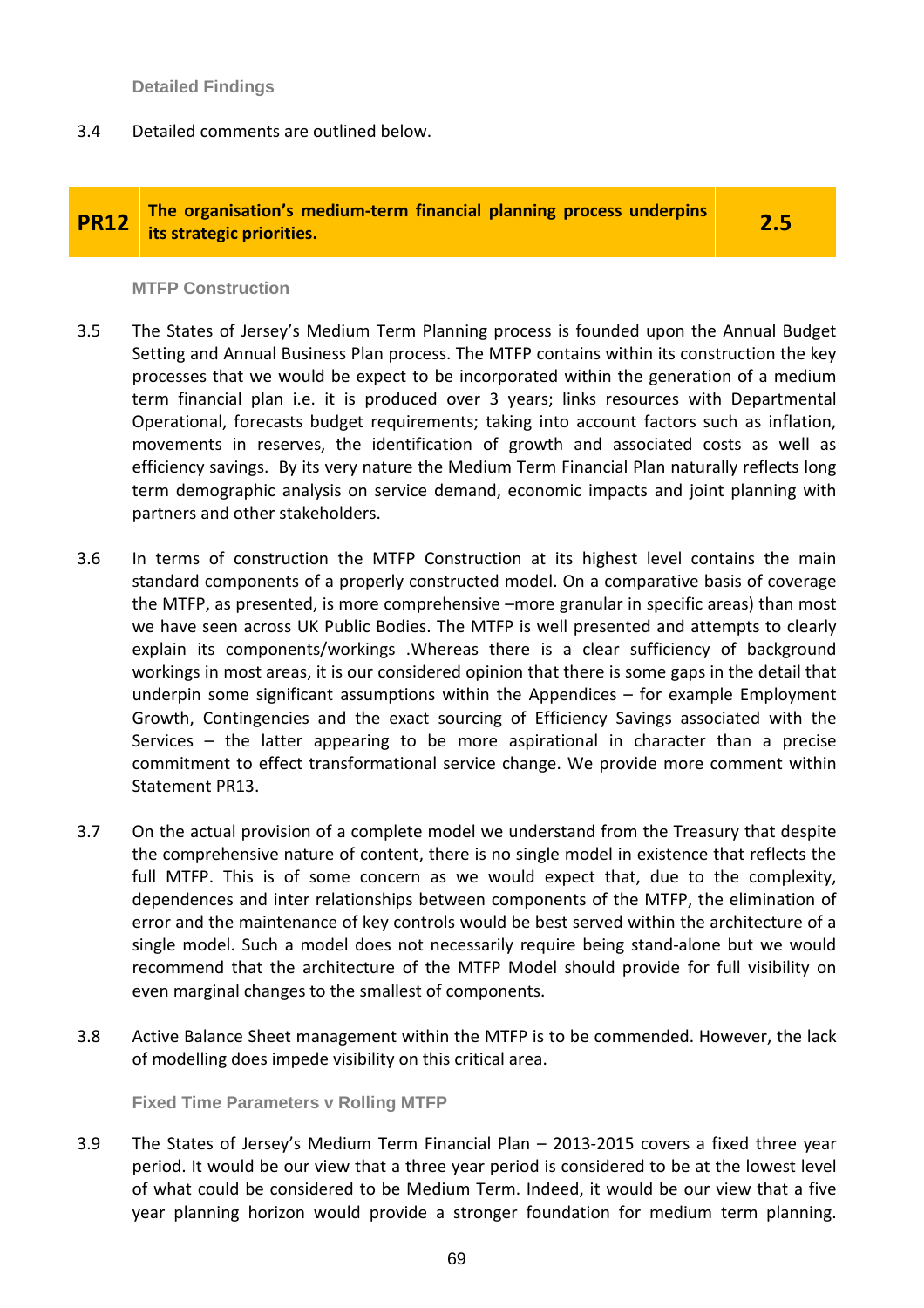Notwithstanding this relatively short time span we understand that the MTFP covers a fixed rather than a rolling period.

- 3.10 From a financial decision making perspective fixed period financial planning can produce sub optimal budget management behaviours – typically short term reactive positions where consequences beyond the planning period not receiving the correct level of scrutiny and can weaken the rigour of continuous challenge. Arguments put forward in support of a fixed period include the promotion of a "Non-Binding" constraint for political decision making on future Assemblies. Whilst we recognise this aim a robust MTFP should be flexible enough to incorporate and adapt to differing strategic changes in strategy.
- 3.11 We understand that the Treasury has undertaken to model aspects of the MTFP on a rolling position. Notwithstanding this undertaking we would be of the view that the MTFP would benefit from a rolling rather than a fixed period.
- 3.12 The medium term position is foundational to the setting of the annual operational budgets. In this respect it would be our considered opinion that the States of Jersey's Medium Term Financial Plan would constitute a realistic initial starting point and the Medium Term Financial Plan appears to link with Departmental Business Plans.
- 3.13 Long term affordability of Capital new investments is usually subject to formal scrutiny including Treasury approval. However, we have had some difficulty in obtaining detailed Business Case data for such Projects. The potential absence of rigorous Project Options Appraisal may be partly influenced by the lack of a requirement to seek external finance as the funding of Capital Projects within Jersey has traditionally been sourced internally.
- 3.14 In terms of the realisation of Efficiency Savings the States of Jersey's position on achievement is continually monitored at Departmental level and reported through relevant Minsters. Whilst this is a fundamental requirement of Good Practice we would be of the view that there is still some work to more fully demonstrate the actual impact of such savings as the States of Jersey usually reinvests planned savings in other often unrelated activities. In term of Expenditure, as with Income, the States of Jersey has a continuous process of identifying efficiency savings/additional growth - this will be expanded upon in PR13.

# **L4 The organisation has a developed financial management strategy to underpin long term financial health. 2.0**

- 3.15 Planning for sustainable long term financial health is an essential component of robust financial management. This statement involves a number of issues concerning financial management strategies which, over the medium to long term, demonstrate a commitment to the long term health of the organisation. As with most aspects of financial management there are a number of different strands running through the development of the financial management strategies envisaged here.
- 3.16 Our experience suggests that for most Government organisations within the UK, the medium term financial plan is largely predicated upon the 3 year Comprehensive Spending Review Cycle set by HM Treasury with the consequential impact on operational planning. In embarking on a 3 year MTFP approach the States of Jersey is actively seeking the ability to secure a more considered and informed financial strategy.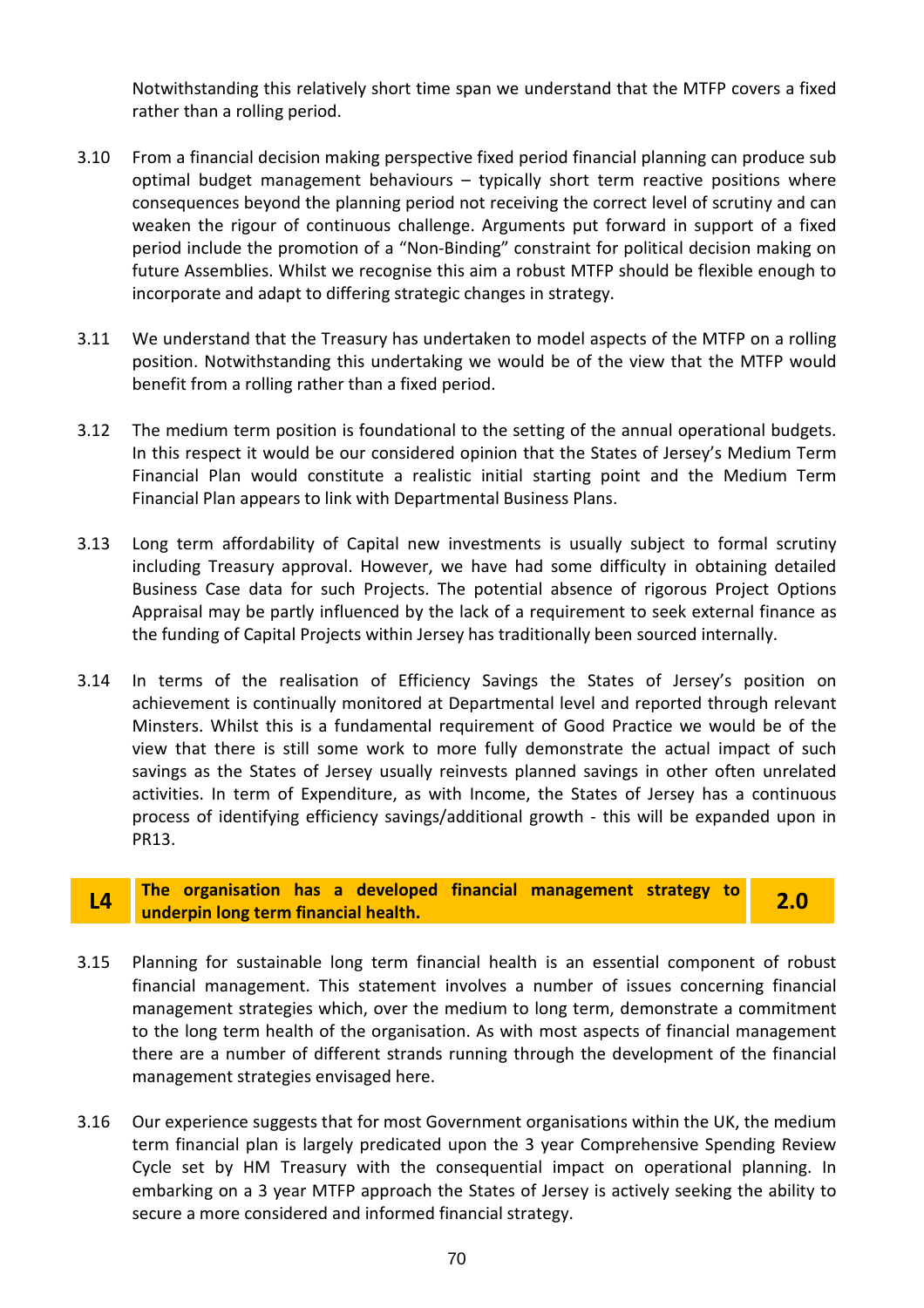- 3.17 As highlighted above there are some programmes that will go beyond such a 3 year timeframe and we would advocate a rolling approach. Whilst a consistent and common approach is taken, three years is considered to be relatively short in terms of strategic planning for long term financial health. This is especially the case for the States of Jersey with the status of an independent state in the context of the current turbulent and uncertain economic environment. The previous annual position taken is heavily weighted towards a short term/reactive approach/position being taken and that long term financial planning is not the primary focus – this is especially true from a political perspective when the tenure for Senators and Deputies of the Assembly of the States of Jersey is four years. Given the constraints of the pre MTFP reactive short term approach we would be of the view that a Medium Term approach of three years should be extended within an acknowledged Medium Term period of 4 to 5 years in respect of the formulation of financial strategy.
- 3.18 The MTFP has been designed to include the full income and expenditure impacts on all States of Jersey activities. The MTFP appears to be supported by the Business Plans for each operational department although this is largely confined to high level financial positions.
- 3.19 Some aspects of this statement within the model involve high level financial policies such as accounting practices or spending rules. Our evidence suggests that the regulatory framework, Policies and advisory guidance on financial issues is robust.
- 3.20 The States of Jersey is traditionally an underspending entity. For 2011 the States of Jersey outturned an underspend of approximately £41m against a full year Net Revenue Budget of £640m – 6.4%. We understand that £13.6m of Contingency which was available and earmarked for spending within 2011 was ultimately not required. A recurring year-end theme for the States of Jersey has been the degree of underspending in a number of key areas usually offset by a number of overspends. As well as cost pressures, the potential of changes and actual fluctuations to Tax Yields - namely Income Tax, Personal and Corporate, Goods and Services Tax (GST), Impots Duty and Stamp Duty as well as Departmental Income requires a considered approach to be taken on Medium Term financial modelling. Whilst we are satisfied that the States of Jersey is fully attuned to the incorporation of balanced funding streams within their medium term model, the potential volatility of income arising from economic uncertainty is considered to be more problematic. Difficulties in delivering efficiencies savings and financing needed Capital Investment (to meet the increasing service demands whilst maintaining matching levels of total income) will make it more difficult to create a stable financial model for the medium and longer term.
- 3.21 The States of Jersey has a reasonable track record of achieving net spend objectives in accordance with available resources and this demonstration of achievement illustrates the effectiveness of current processes. That said, we believe that the incremental Budget Setting process, funding most Capital Investment from Revenue and Departmental reliance on central funding, reserves and contingencies with significant year end flexibility has not created the cultural rigour of challenge we see in other public entities that provides the appropriate platform to improve financial and operational performance. In essence, our evidence highlights a silo approach adopted by Departments which mitigates against the optimal management of corporate resources. We believe that more can be achieved by improving the synchronising of Business Directorates imperatives with associate financial consequences for the overall position of the States of Jersey. On example of improvement could be the disclosure and "surrender" of unrequired resources in year by Departments rather than "ring fencing" resources as carry forward to a future financial year for an unrelated area of activity.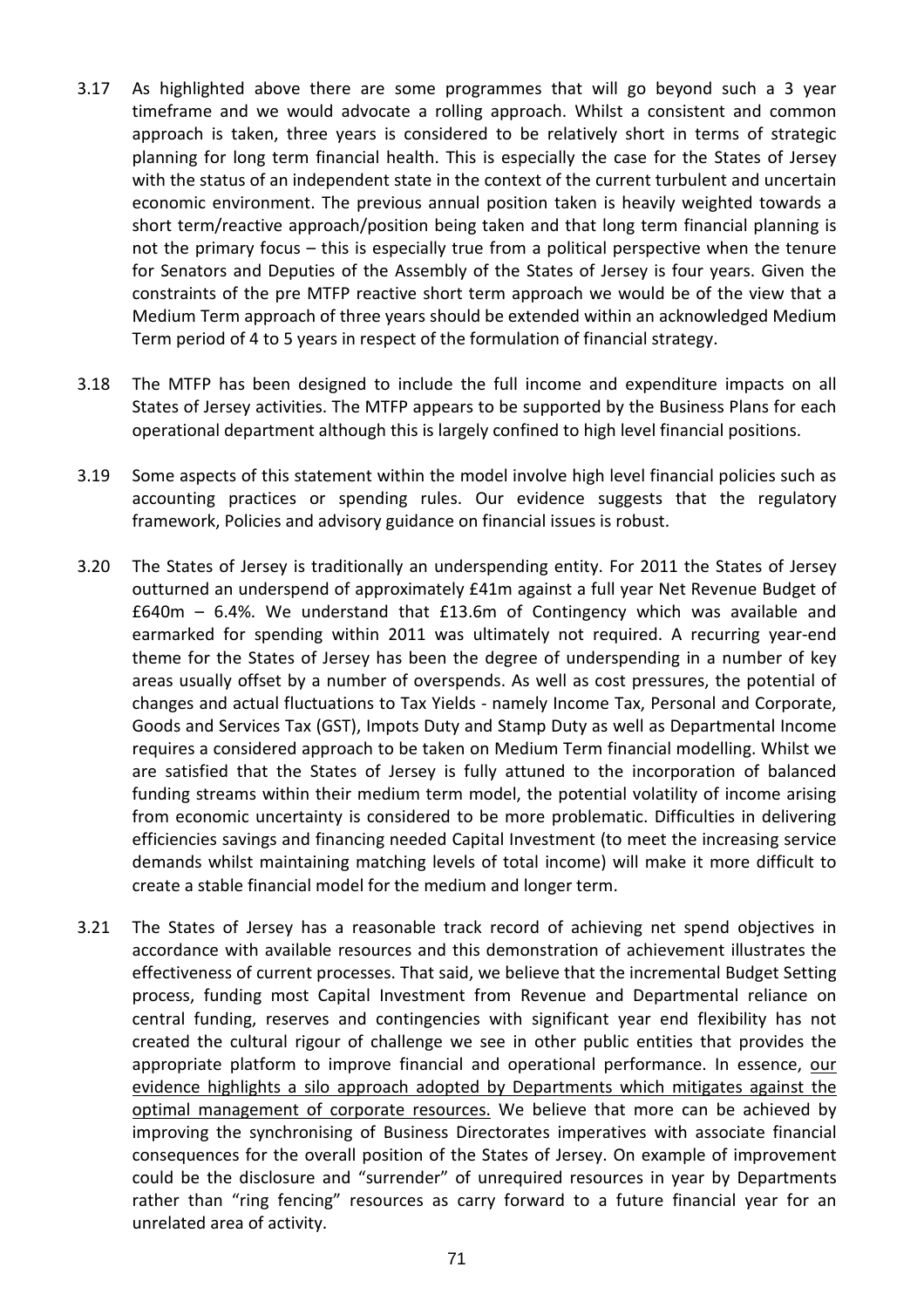- 3.22 Whilst appropriate processes are in place to meet Treasury requirements, the key issue with regards to this statement is whether or not the budgets produced are robust. It is important to note that the scope of assessment relates to how Budget Setting is linked to the MTFP. Annex A to the MTFP outlines the high level Budget for each service. This Annex provides a sufficient balance between high level line by line analysis and the underpinning detail.
- 3.23 For 2012 the States of Jersey has budgeted for a Net Revenue Expenditure of £618m and a Net Capital Expenditure Allocation of £13.6m. MTFP proposals increase these 2012 levels to £691m and £20.0m for 2015 respectively.
- *3.24* On Budget construction the baseline position is developed incrementally and "top sliced" between Reviews. As part of the Spending Review process, assumptions regarding budget changes i.e. inflation; pay; productivity; income changes, savings; cashable efficiencies etc. are factored into Base Budget determination. The allocation process to objective service delivery can be trailed including Growths and Savings. There will naturally be areas where planning over the medium term is more problematic particularly the emphasis on consequential impacts on cross cutting issues. The MTFP well illustrates the impact of the significant challenges to services within the medium term. A good example of this is the recognition for the need to increase spending on Health. In this respect a 2% year on year increase has been provided throughout the period of the MTFP. Whilst such a figure appears on the surface to hint at a rather "broad brush" approach being taken, discussions with the Finance Director at Health and Social Services revealed a well-developed approach being taken which factored in a group of expected cost pressures which were fully considered and costed.
- 3.25 Due to the largely incremental approach adopted our evidence suggests that the scope of any Activity Based Costing (ABC) or Zero Based "bottom up" approach is only marginal at best. That said, the MTFP and the financial planning processes involved within its construction produces a robust trail between the plan and Jersey's aims and corporate objectives with a clear link with strategy albeit on a high level financial basis only.
- 3.26 We believe that the Base Budget construction would be further improved with a move towards budgets being founded on full costs, with cost drivers being fully explicit in a "bottom up approach" rather than a predominately incremental approach. Anecdotal evidence suggests that Budget Managers are managing their budgets rather than managing costs. An example of this would be spending Budget even if not absolutely necessary or carrying forward unspent budget to fund a required level of savings. We understand that this is a situation that the Treasurer is keen to move away from.
- 3.27 An area of concern that negatively impacted scoring was the lack of detail behind Capital Programme Project estimates including defined timescales along with the Revenue consequences of Capital. For example within 2014 – a Replacement School totalling some £15m is programmed – whilst assuming this could be achieved in a single year it is difficult to discern the consequential revenue costs relative to running cost activity and the overall impact on the Estates financial position relative to the existing building.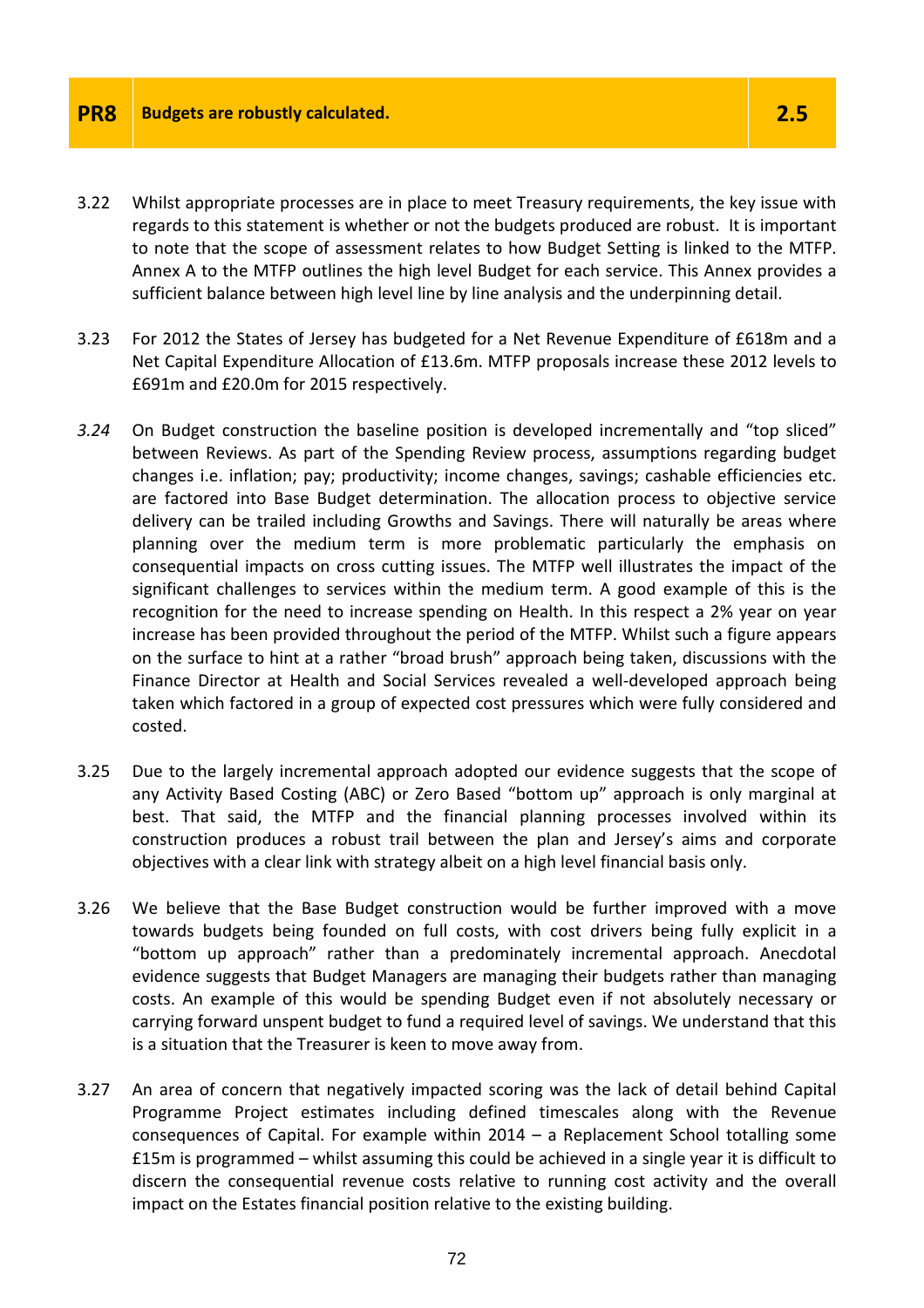- 3.28 Critical to the overall "financial envelope" is achieving precision in the calculation of key Income Estimates including Tax Yields comprising:-
	- **Personal Income Tax;**
	- **Companies**;
	- Goods and Services Tax (GST);
	- **IMPOTE DUTIES;**
	- **Stamp Duty;**
	- Investment Income including Shareholder Returns; and
	- Income from Parishes.
- 3.29 Prevailing economic conditions are an obvious main driver behind fluctuations in each income stream although the power of the Assembly to vary the level of income by adjusting key parameters such as the rates of Income Tax, level of Allowances and efficiency of tax collection are important variables to consider. Assumption/scenario testing and sensitivity analysis are fundamental to robust financial planning. Within our preliminary work an early line of enquiry concerned the forecasted increase of on Income Tax as outlined below:-

| Tax                    | Budget 2012 | Forecast 2012 | <b>MTFP</b> | <b>MTFP</b> | <b>MTFP</b> |
|------------------------|-------------|---------------|-------------|-------------|-------------|
|                        | £000        | £000          | 2013        | 2014        | 2015        |
|                        |             |               | £000        | £000        | £000        |
| Personal Income Tax    | 344.000     | 360,000       | 377,000     | 394.000     | 420,000     |
| Companies              | 76,000      | 74,000        | 77,000      | 80,000      | 84,000      |
| Provision for Bad Debt | (4,000)     | (4,000)       | (4,000)     | (4,000)     | (4,000)     |
| Totals                 | 416,000     | 430,000       | 450,000     | 470,000     | 500,000     |

- 3.30 A key aspect of these forecasts is the expected estimate of economic growth. Against the background of economic retrenchment and stagnation across Europe, the expected increase in Tax yields of some £50m or 11% growth in two years between 2013 and 2015 appears to be counter-intuitive. Comments on the issue of the robustness of these assumptions will be dealt with in Section 4 of this Report. In relation to this statement our work in this area concluded that elements of income modelling were extremely comprehensive particularly the calculation of impacts of allowances and expected drag from previous political decisions on Tax. However, despite demonstrable precision on key components the estimate of the main variable driver - economic growth will determine in no small way the overall direction of travel for Jersey's financial strategy. The panel of eminent economists known as the Fiscal Policy Panel are due to provide a view on economic growth for Jersey (amongst other key indicators) in early October. We understand that forecasts within the MTFP will be revised if required accordingly. In essence the approach taken by Jersey has been fully considered and the methodology used is considered to be sound. However, the critical assumption on economic growth has the greatest impact upon the effectiveness of the methodology. In itself the sophistication of the model will always be secondary to the absolute primacy of the accuracy surrounding the main economic assumptions.
- 3.31 Visibility on cashable efficiency gains is an issue within the States of Jersey. The fact that savings are typically recycled and reinvested is perhaps a factor here. It would be our opinion that the States of Jersey has more to do to demonstrate that Efficiency Savings are generated through explicit management interventions - this will be expanded on within our comments on PR13. Jersey Ministers have made a conscious decision (this is clearly outlined within the MTFP) to achieve targeted savings rather than a top sliced approach. Given the lack of visibility on the service critical nature or otherwise of operational budgets and a track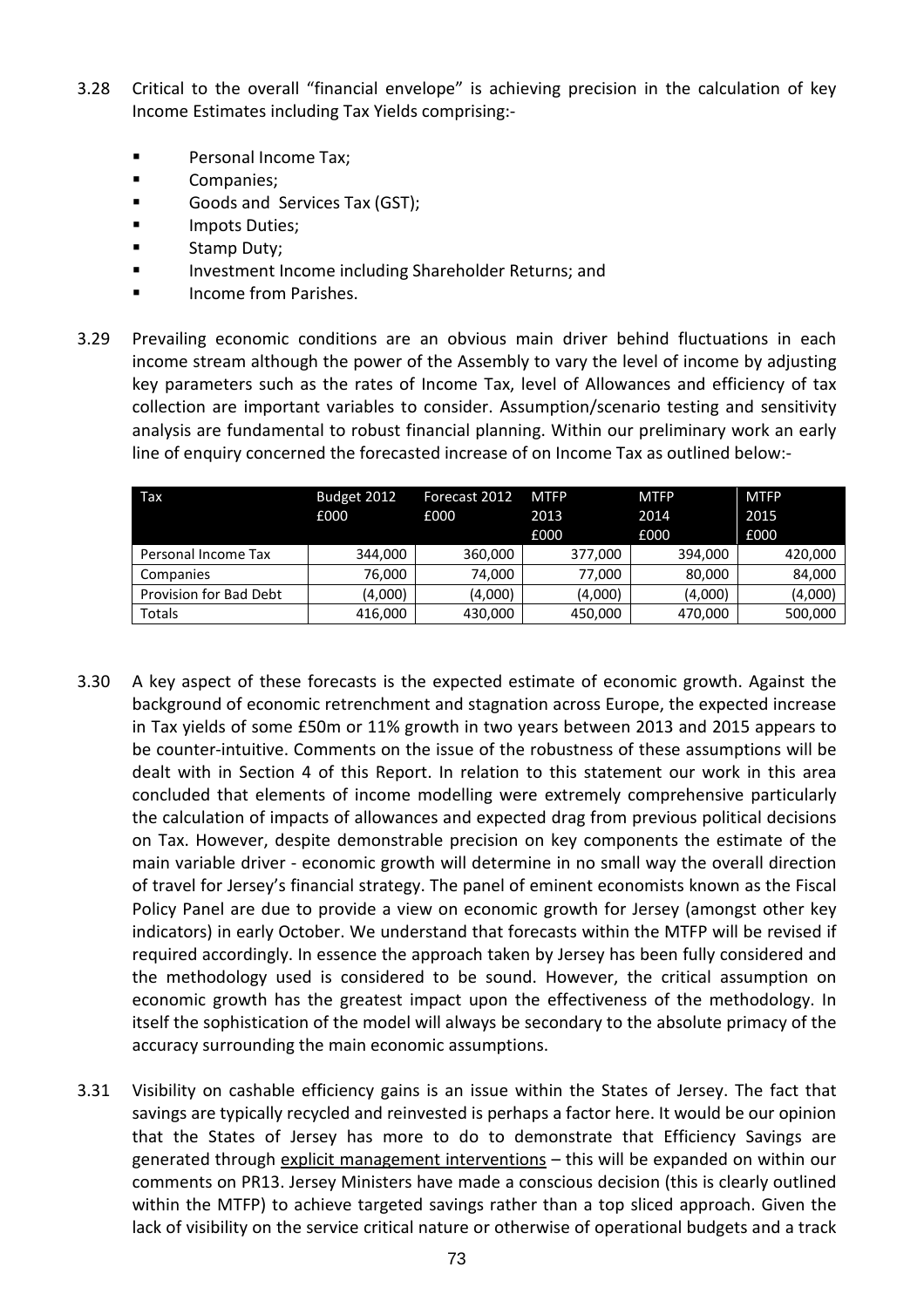record of underspending this would appear to be a perfectly reasonable approach and one we would endorse.

- 3.32 A question associated with this statement is the testing of the extent of involvement that managers are involved in setting their budgets. We do not have evidence that substantiates the actual level of involvement however we have been assured that Budget Holders are fully involved in the Budget Setting process and that ownership and accountability issues are not an issue. However, we do understand that financial performance is not consistently integral to officer's appraisals. Given this position it is difficult to understand how full operational and financial accountability for performance can be achieved. In term of accountability we note the impact of Jersey Law and the clarity that this gives in terms of the full accountability that the Accounting Officer for each service has in maintaining net expenditure within the "bottom line". However, we did also note the extremely flexible approach taken on virement to an extent that we have rarely seen. Significant reliance is placed on the effectiveness of the relationship between Treasury and the Departments.
- 3.33 In summary, whilst Budgets are calculated within a controlled framework we believe that the States of Jersey could do more to demonstrating a robust approach to ensuring budgets are more aligned to actual requirements rather than the overarching incremental approach. This incremental approach together with significant flexibility in the utilisation of resources can mitigate against the challenge needed to ensure that precision in matching resources with delivering operational objectives is maximised. In the face of volatile economic conditions such good practice becomes a necessity across European Public entities.

**The organisation integrates its business and financial planning so that it aligns resources to meet current and future business objectives and priorities. Performance management is conducted through measures of service delivery and clear understanding of the costs incurred.**

**L3** 

**1.5** 

- 3.34 The score for this Statement is 1.5 and is lower than what we would expect to see. This statement involves a number of issues concerning financial management strategies which, over the medium to long term, demonstrate a considered commitment to the long term health of the organisation incorporating robust performance management and a strong appreciation of cost intelligence.
- 3.35 The questions underpinning this statement relate primarily to the degree to which the business model of the organisation is reformulated and the processes undertaken in achieving that reformulation, taking into account issues such as performance and cost measures or risk. The strength of performance challenge is tested in the context of robust knowledge of cost drivers. Financial Management strategies also include the mechanisms and processes in place to apply or reallocate funds.
- 3.36 Whilst the resource allocation process and Budget Construction exercise is considered to be adequate there is still a sense that the reactive short term position of a year has primacy and this may well indicate the volatility in parts of the States of Jersey's operations as well as evidence of required improvement. Documented difficulties in the achievement of previously agreed cashable savings within prescribed timescales highlight the potential issues of reliability of the medium term position.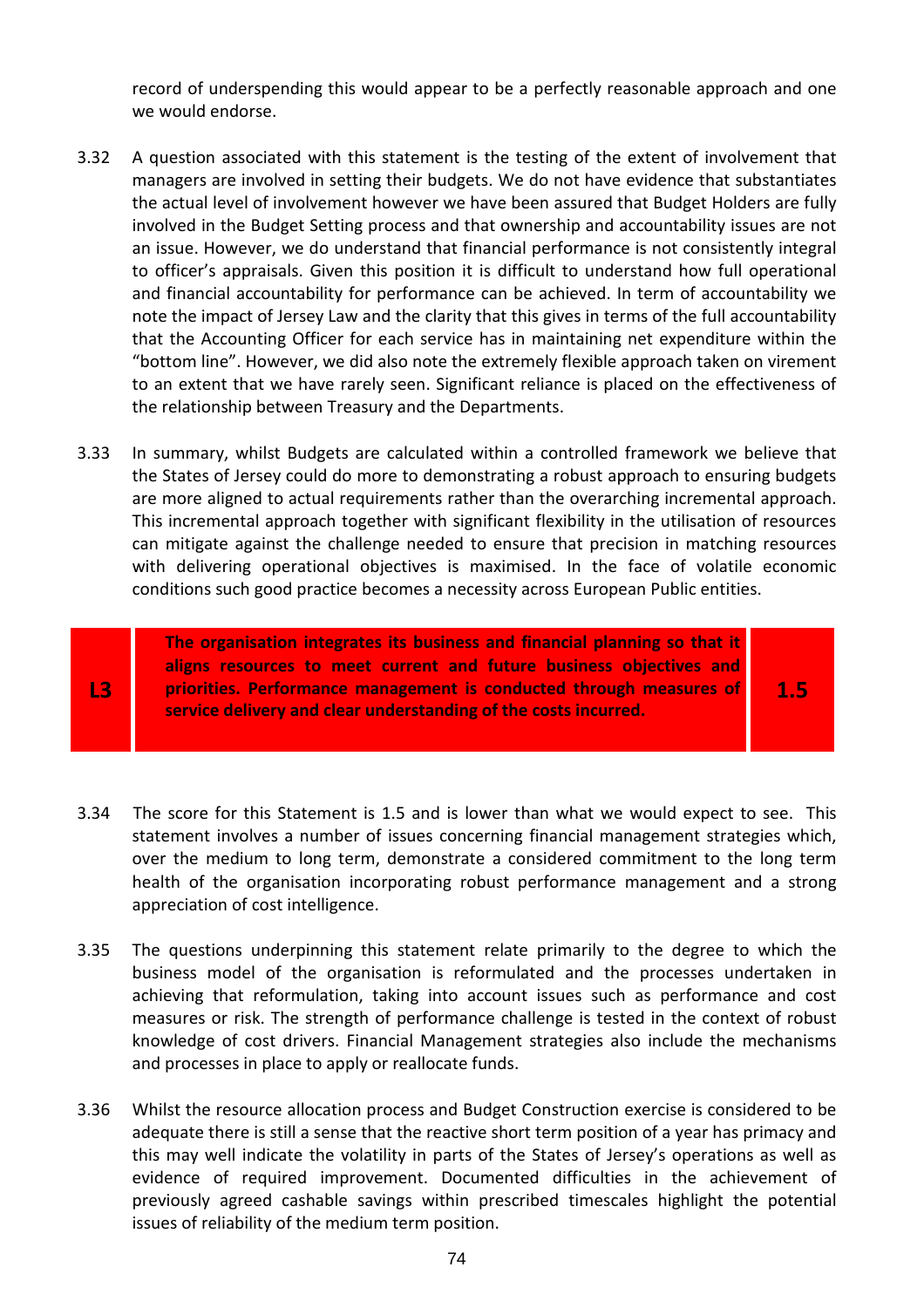- 3.37 The inability to quickly adapt and reprioritise areas of underspending due to poor forecasting and/or non-disclosure can lead to sub optimal financial management decisions at a strategic level. Our evidence points to the prevailing Budget Behaviour culture and silo approach of Financial Management within Departments being an inhibiting factor. We did not detect significant evidence of detailed costing approaches (save Health) consistently being applied within Departments associated with the determination of Unit Costs or full life cycle costing. The significant in-built flexibility at departmental level to reallocate or defer spending resources and the lack of apparent pressures for significant budget reduction may well be additional contributory factors.
- 3.38 Whatever the actual causation the cumulative impact of underspending arising from sub optimal budget behaviours can seriously undermine the department's long-term financial health. At worst "unrequired budget" can be used as a "hedge" against efficiency savings and other cost pressures. The existing Budget Setting processes are highly incremental and do not, in our view, fully challenge core budgets. Whilst we would not advocate, as highlighted above a full Zero Based approach we would be of the view that a lack of rigour produces an element of "padding" within departmental budgets with the prospectivity of unregulated activity/spend being created – this is particularly prevalent in sub optimal year end spending. The relevant question to consider would be -are Carry Forwards the product of re-profiled activity that was truly scheduled to occur? If not it would be good practice for Departments to "surrender" unrequired budget at the earliest opportunity in order that the States can best utilise such resources on unforeseen cost pressures/building up reserves etc.
- 3.39 In respect of Contingencies we believe that Contingencies have been utilised in a way that is inconsistent with good practice in that they resemble provisions for known cost pressures rather than real Reserves adapted for totally unforeseen requirements. We understand that a £13m set within Contingency Funding has been subsequently used not to meet unforeseen pressures but to "fund Growth Bids and Balance the Budget for 2013". A potential question to be fully answered here would be  $-$  is there not too much reliance on contingencies to smooth out potential fluctuations rather than trying to get the Budget Setting "right first time"?
- 3.40 Our evidence supported the proposition that there is an adequate level of integration and alignment between the States of Jersey's operational objectives and targets and Financial Strategy although evidence of the interaction between operational targets and financial strategy requires to be more visible to provide assurance that there is connectivity between planned operational outcomes and the financial resources that will be consumed to achieve these outcomes. Whilst we understand that there has been significant improvement in Financial Planning and Reporting we would be of the considered opinion that more needs to be done to embed within Performance Management the link between resources and actual outcomes.
- 3.41 The inability to quickly adapt and reprioritise areas of underspending due to poor forecasting can lead to sub optimal financial management decisions at a strategic level. We detect a prevailing silo approach adopted by some Departments and what we consider to be a potentially inordinate flexibility at departmental level to reallocate or defer spending resources. It would be our view that the cumulative impact of underspending arising from poor forecasting can seriously undermine the department's long-term financial health.
- 3.42 A strong integration between operational objectives and financial strategy requires a sound knowledge of unit costs and cost drivers – particularly key external cost drivers relative to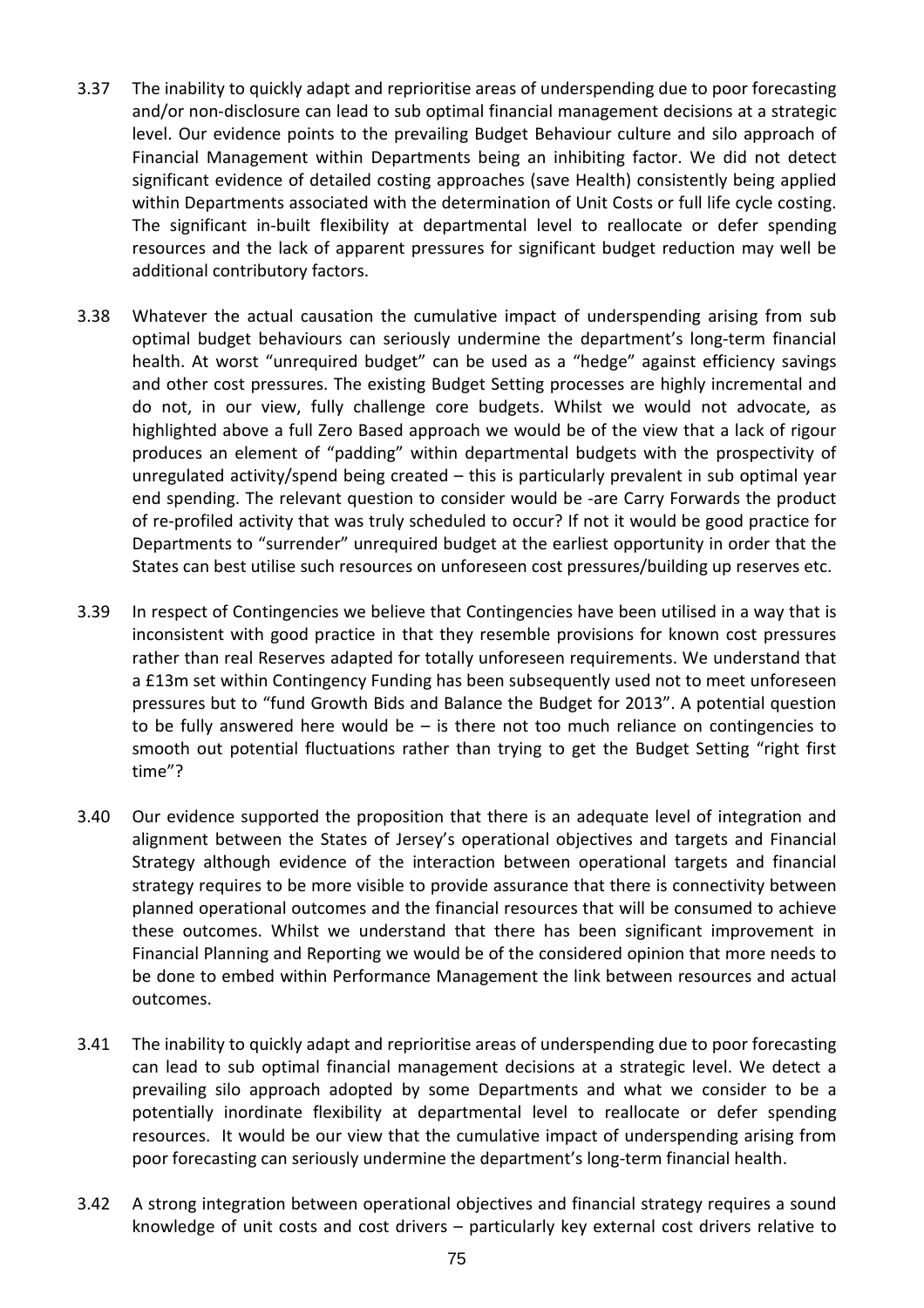the States of Jersey's operations. In this respect our evidence suggested that there may be some way to go before critical cost and income data are fully available in a way that decision makers know the exact consequences or impacts of their decisions in terms of resource management.

#### **L2 The organisation's leadership allocates resources to different activities in order to achieve its objectives and monitors the organisation's financial and activity performance.**

**2.5** 

- 3.43 Scoring on this statement of 2.5 reflects the positive arrangements that Jersey has in place for allocation and monitoring financial performance. The MTFP clearly outlines the basis of allocation including the politically approved elements of Growths and Savings. In this respect the MTFP reporting position is robust.
- 3.44 To be effective, challenge requires good quality regular monthly reporting at senior management and political level, as well as throughout the organisation. The States of Jersey has a robust structure and process associated with Budget and Financial Performance Monitoring. Assembly Members receive a summary of financial performance on a period basis, although there is some doubt as to the comprehensive scope of the information presented at the Council of Minister level. Ministerial involvement is quarterly although in practice, Ministers will review operational Directorate activity each month within their respective Departments.
- 3.45 Questions supporting this Statement challenge whether budgets are realistic, resulting in over and under spending which are within expected tolerances. In this respect we are convinced that the States of Jersey does follow a considered process. In summary our evidence firmly leads to the conclusion that that resources are fully allocated in accordance with the priorities and objectives of the States of Jersey in the context of risk. Budgets are regularly monitored throughout each year with clear procedures in place covering the reporting of variances. An area for development would be the improvement of connectivity between Financial Performance and Operation Performance or outcomes.

# **L6 The organisation develops and manages employees pay and benefits strategically 2.0**

- 3.46 As employee costs make up the largest single component of cost within some organisations, in the context of the economic downturn and implications over the funding of pensions and employer contributions this Statement tests the extent that organisations have a strategic approach to the management of employee related cost impacts. We note the Tribal 2010 recommendations in saving £6.9m for each year 2012 and 2013 arising from an implementation of a pay freeze.
- 3.47 Strategic direction is critical in this area given the challenges for Jersey delivering its objectives in an extremely difficult economic environment and overall funding retrenchment. Well documented pressures on financing Pension Funds further adds to the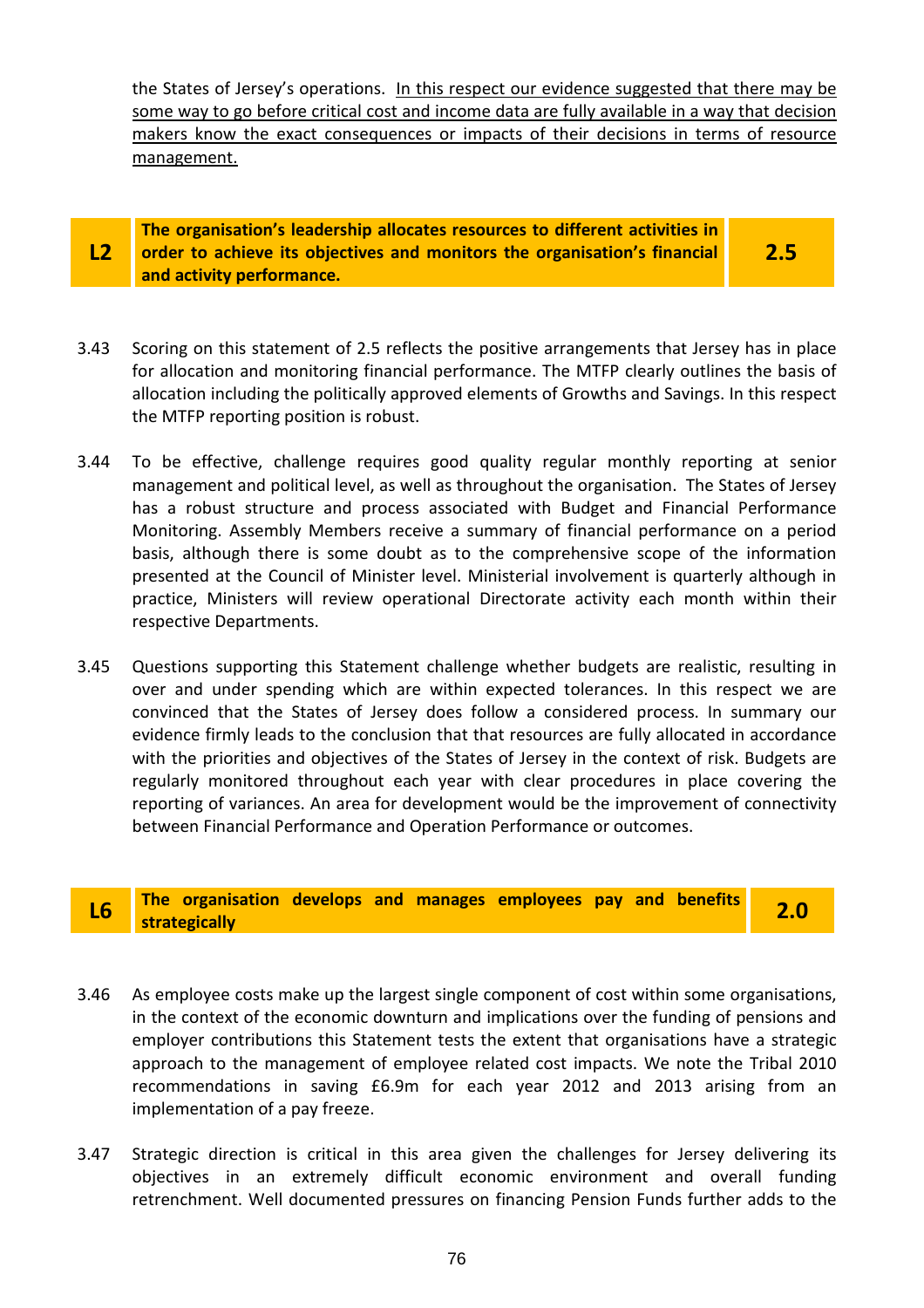importance of creating a robust approach to strategically managing pay and benefits over the medium and longer term.

- 3.48 The questions underpinning this statement relate primarily to the degree to which the business model takes account of actual workforce needs and that key components of employee costs are being appropriately managed. The States of Jersey differs from most Public entities as it manages significant Pension Funds for States employees – this includes a specific Teacher's Superannuation.
- 3.49 Our evidence suggests that the States of Jersey incorporates provision for the basic components of this statement within its Financial Planning although consideration of radical planning is inevitable if Jersey is to successfully rise to the challenges that the Modernisation Programme envisages.
- 3.50 The States of Jersey, like other government organisations is tied to industry norm negotiation protocols for the determination of terms and conditions of employment and flexibility in moving outwith such settled custom and practice can be difficult. The recently launched Modernisation Programme endeavours to address staffing issues associated with the introduction of process improvement across all services.
- 3.51 In respect of the key components of this Statement our evidence suggests that the States of Jersey has a strong awareness of the impacts and liabilities relating to the current staffing structure and current remuneration issues - absenteeism is actively reported and managed.
- 3.52 The Modernisation Programme will represent a significant challenge to the States of Jersey perhaps the largest challenge that the States will face over the next few years. In this respect we would advocate some caution over the expectations arising from expected efficiency savings attributed to this programme.
- 3.53 Overall, we could not find workforce planning that had the degree of necessary precision envisaged by the full application of this statement. That said we are confident that the States of Jersey will make up ground as dictated by the current as well as medium term critical economic imperatives and operational challenges

**PR13 The organisation systematically pursues opportunities to reduce costs and improve value for money in its operations. 2.0** 

- 3.54 This statement tests the degree to which the organisation systematically pursues opportunities to reduce costs and improve value for money.
- 3.55 The States of Jersey committed to CSR savings of £65m with some £14m being earmarked against Staff Terms and Conditions. From the £65m approximately £ 11.1m was attributable to the Department of Education, Sport and Culture. We understand that the Department will only achieve some £7.6m (Grant Funding of Fee Paying Schools was continued but mitigated in part by some £2.8m of compensating savings) within an extended timescale of 2016. It is expected that £55 by 2015 – recalibrated from £57m being delivered by 2013.
- 3.56 Overall there is no doubt that there is due rigour in the tasking of Departments to identify savings. The Resource Principle of Balancing Taxation with Spending has required Efficiency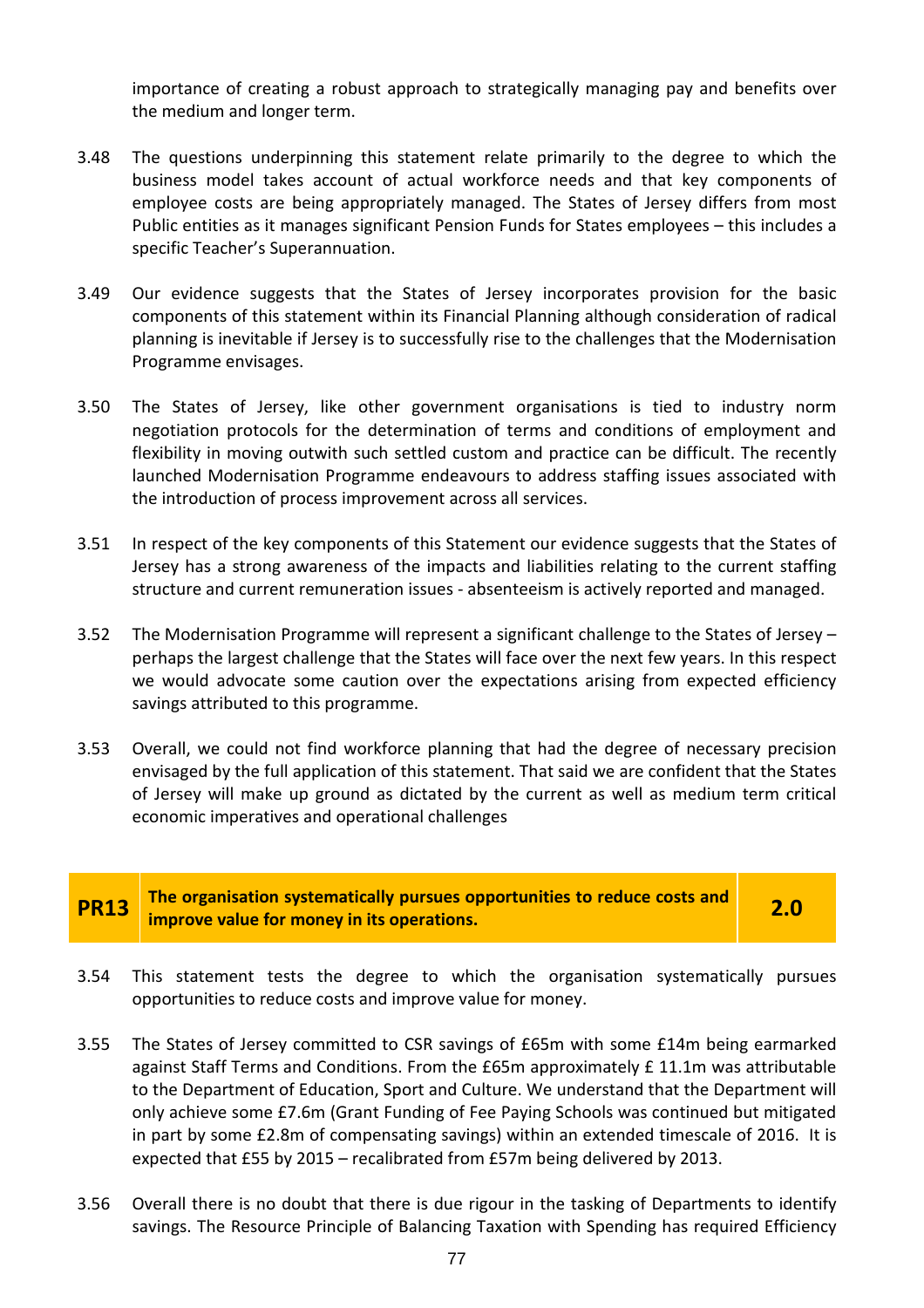Savings to be an effective and deliverable strategy. As highlighted earlier a targeted approach is taken rather than "Top Slicing "approach. The achievement of savings is reported on a monthly basis within a RAG Rated Risk profile. What is less clear is the degree to which Efficiency Savings are derived from unrequired Budget or the judicious utilisation of Carry forwards. More worrying is the apparent cultural acceptance of "slippage" and nondelivery of critical savings. Looking at the nature and reprofiling of expected savings including the saving expected from the notoriously difficult area of Staff Terms and Conditions, it would be our considered opinion that Jersey is required to do more to systematically deliver cost reductions and demonstrate value for money.

- 3.57 Previous negative comment on the State's ability to deliver Efficiency Savings by the Comptroller and Auditor General as well as the Corporate Services Scrutiny Panel reporting to the States back in November 2011 does not provide a confident picture of capability in this area. Looking at individual Questions supporting the Statement there is only a mixed picture at best with our evidence only agreeing partially with the following:-
	- **Do Managers focus on managing their costs and reducing inputs to achieve their** goals rather than on using up their budgets?
	- Is cost reduction targeted at specific budgets or activities, following consideration of priorities, rather than as a standard percentage across all activities?
	- **D** Do Managers examine cost drivers of high-spend areas to understand risks and options for cost reduction?
	- Does the organisation regularly examine its staffing structure, working practices and pay bill to improve overall productivity?
	- Does the organisation routinely undertake business process reviews and implement findings?
- 3.58 It is clear that there is much attention being directed to improving value for money as a means of meeting future resources constraints but cost reduction activity has been predominately focussed on Back Office Support Services initiatives. However unpalatable, it is our experience that significant cashable savings only accrue when all services (including Front Line Services) are subjected to a consistent level of VfM scrutiny.
- 3.59 From both Document Review, meetings with Service Finance Directors and Panel Meetings we found a range of divergent opinions as to the extent to which the States of Jersey actively demonstrates a Value for Money approach as standard. This may indicate inconsistencies across the services on accountability and ownership for delivering VfM services indicating that accountability for delivering cost effective services was still not fully embedded at operational delivery. The relevant question would be articulated as are Budget Holders accountable for delivering value for money services and is such accountability evaluated through the appraisal process?
- 3.60 As highlighted in paragraph 3.26 it would be our considered opinion that the States of Jersey needs to do more to focus Managers on managing their costs rather than using up their budgets. In part we believe this is a behavioural issue. This position may well be exacerbated by the extremely significant levels of dependency placed upon Financial Support staff within Departments.
- 3.61 Whilst the States of Jersey may, as a collective entity have a robust process in place to identify and pursue cost reduction and improve value for money, we believe that a combination of factors including undue flexibility, ownership and accountability and the culture of achieving service imperatives having primacy over optimal financial performance,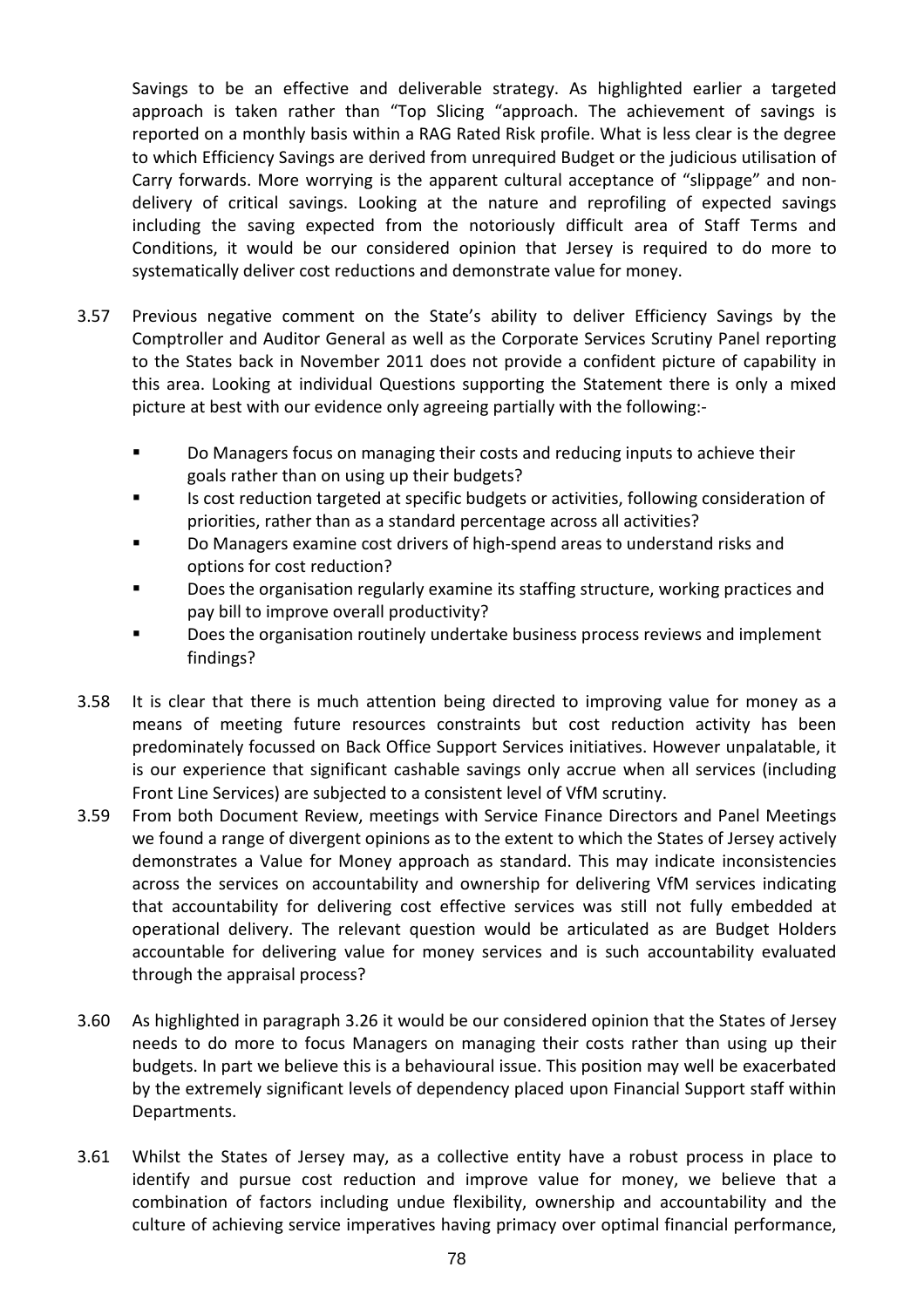do not produce an effective foundation to maximise the capability of the States of Jersey in the pursuit of VfM. It is noted that a significant element of Efficiency Savings relate to support activities rather than front line services. A medium term approach will necessitate a more balanced position and we believe that more needs to be done to ensure that the requirement to continuously reduce costs and optimise VfM is embedded in a consistent basis throughout the activities of the States of Jersey.

#### **PR14 The organisation systematically pursues opportunities for improved value for money and cost savings through its procurement and commissioning. 2.0**

- 3.62 The Procurement focus on Vfm is predominately co-ordinated by Treasury and Resources. Foundational to Procurement within the States of Jersey is a Corporate Procurement Strategy and this initiative incorporates best practice reflecting national, regional and local economies and would include for a number of the following outcomes:-
	- Suppliers deliver improved quality and impact;
	- Better value for money from third parties;
	- **Strengthened national procurement capacity;**
	- **Stronger impact achieved through increased market collaboration; and**
	- **IMPROVED Application of procurement skills and commercial awareness across the States** of Jersey.
- 3.63 We understand there are significant expectations that Procurement Savings can materially contribute towards targets. It is expected that through "*retendering to get better value for money and simply reducing our buying where we can, to deliver savings of £6.5 million by 2013."*
- 3.64 We have been unable to obtain evidence as to the status of the achievement of such Procurement Savings.

# **PR15** The organisation pursues value for money through active management of its fixed assets.

- 3.65 The States of Jersey has, within its Balance Sheet as at 31 March 2011 a Net Book value of some £2,922 million of Property, Land and Infrastructure Assets.
- 3.66 The significant reduction in resources across the public sector has led to a renewed focus on the active management of Fixed Assets. In respect of the MTFP the States of Jersey has given due prominence to the incorporation of its Asset Management in relation to the Office Estate Rationalisation including an Office Consolidation Project.
- 3.67 The strategy highlights best practice and includes a Three Phased Approach that systematically outlines an approach to key Properties and Investment consequentials.
- 3.68 Provision is made for:-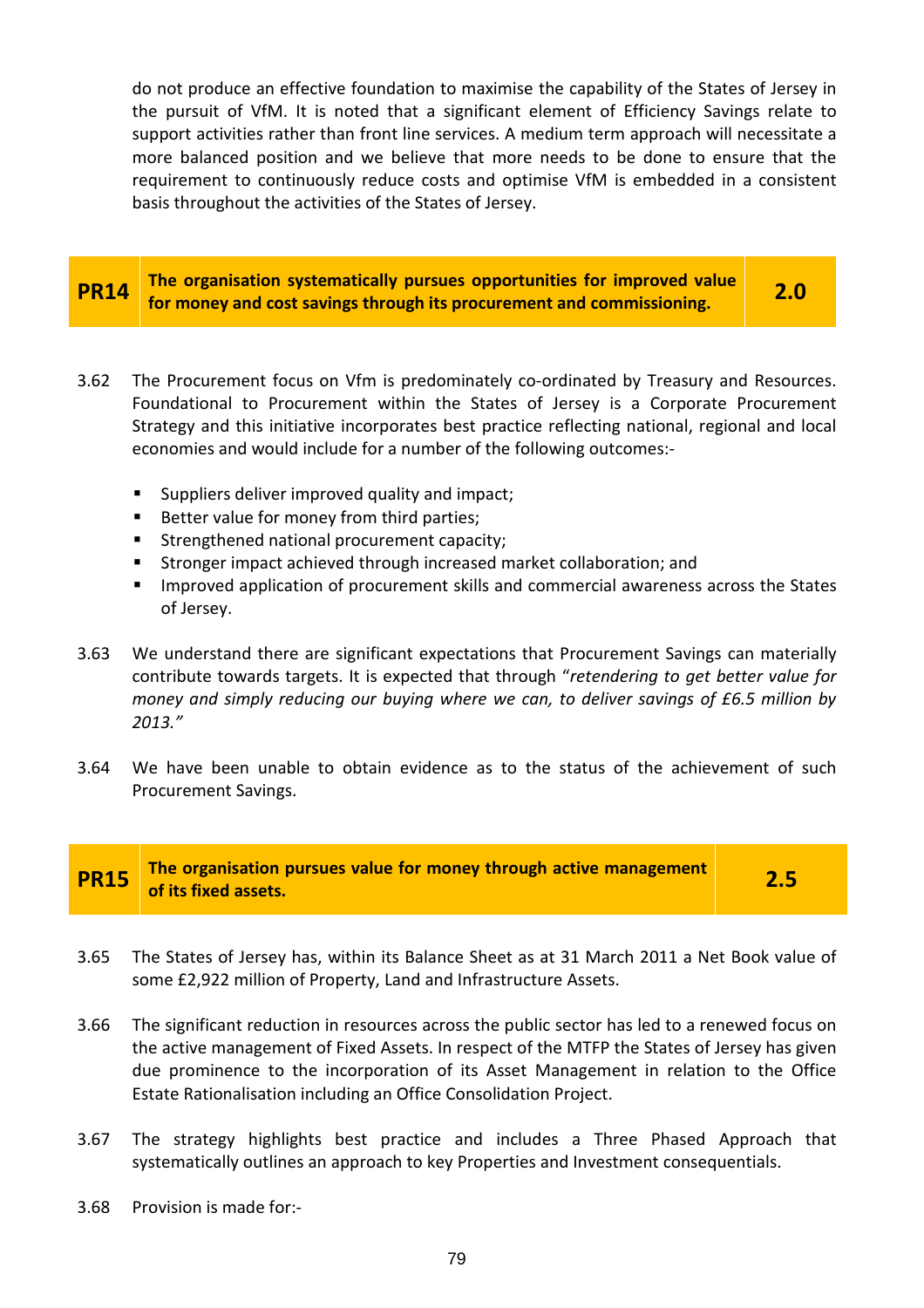- Change Opportunity Consolidation/Reallocation Feasibility
- **Procurement/Investment**
- **valuations**
- **Asset Disposal including Piquet House**
- **Forward Investment plans**
- **EXECUTE:** Asset Management Strategies
- 3.69 In 2009 the States of Jersey carried out a review of its corporate estate a significant comment is that with 69 separate locations in and around St Helier, the State's Office Portfolio is fragmented and does not engender collaborative working between different departments.
- 3.70 On a comparative basis we would be of the view that the States of Jersey are attempting to pursue a VfM approach to the active management of fixed assets. Whilst the strategy is considered to offer embryonic capability we do consider that it offers a sound platform for improvement by virtue of incorporation within the MTFP.

## **4. MTFP - Assumption and Utilisation Issues**

- 4.1 Characteristics of a robust MTFP including the information feeding into it would include the following attributes:-
	- **Relevance:**
	- **Accuracy**;
	- **Reliability;**
	- **Consistency;**
	- **Completeness;**
	- **Timeliness**; and
	- **Adjustable/Flexible**
- 4.2 As with the appraisal of options the determination of key assumptions requires taking account of the potential for risk and uncertainty to arise in addition to an element of potential optimism bias. In relation to optimum bias HM Treasury, in supporting guidance to the 'HM Green Book' have estimated a top ceiling of some 200% on Equipment Capital Projects and an upper ceiling of 41% on Outsourcing Projects. Therefore important factors to consider in testing assumptions incorporated within the MTFP would include an appreciation of:-
	- **Risk** a situation where all possible outcomes are known while the outcome that will occur is not known although it is possible to estimate the probability associated with each possible outcome;
	- **Uncertainty** do not know all possible outcomes the probabilities of the outcomes are unknown or both the outcomes and probabilities are unknown; and
	- **Dptimism Bias** the tendency for forecasters/appraisers to be systemically overly optimistic.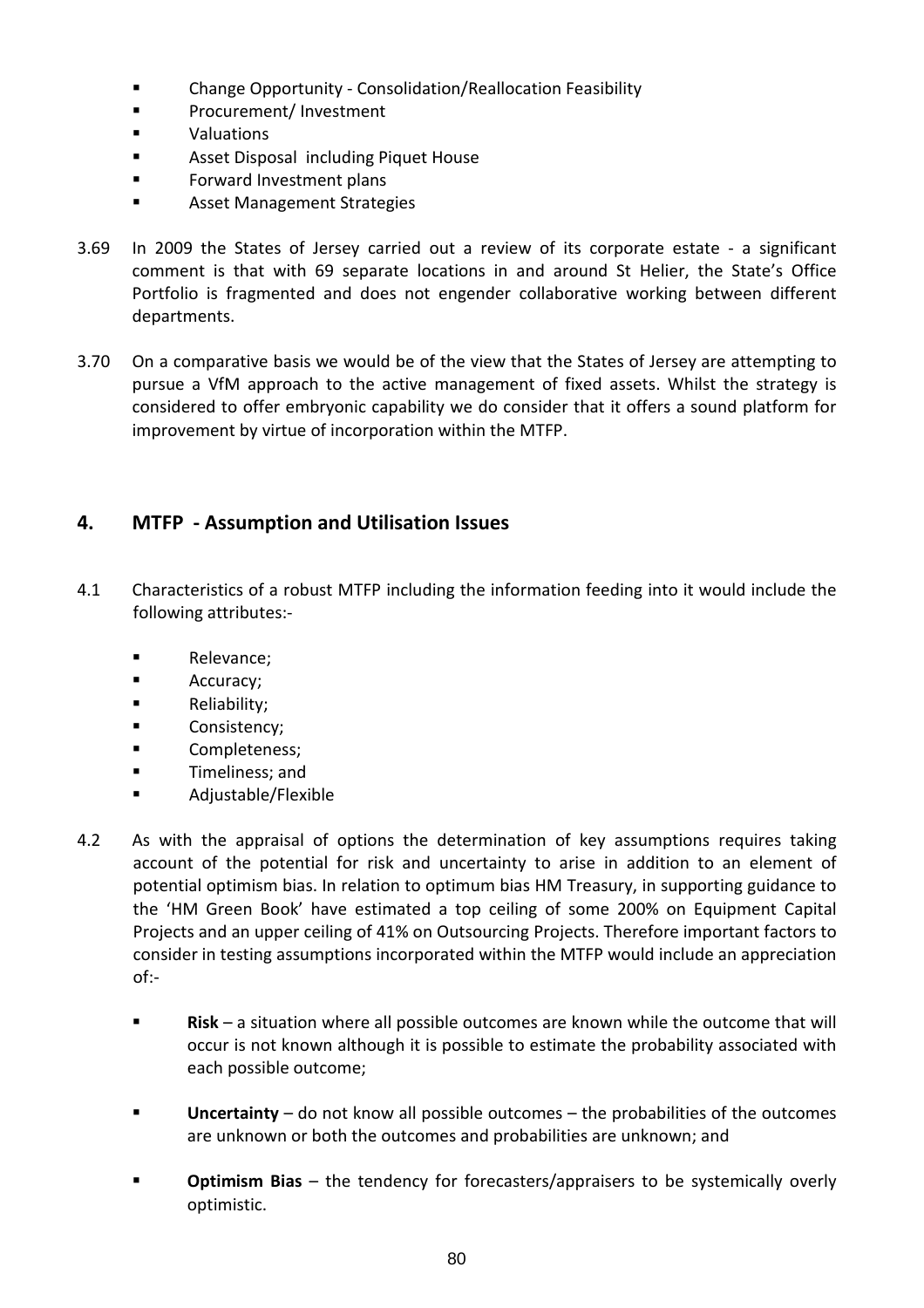4.3 A key technique used to evaluate scenarios in the context of the above factors is Sensitivity Analysis. We are aware that the States of Jersey Treasury have used sensitivity analysis for some components of the MTFP. Sensitivity analysis provides for the recalculation of the value or cost/income set at the upper and lower end of the range of likely estimates and possibly some intermediate values. However the application of standard variations of plus or minus some arbitrary percentage to each assumption will not adequately reflect the sensitivity of the activity assumption to its particular portfolio of risks. In respect of the key Economic Growth Assumptions this is highly relevant. The undernoted table highlights key economic assumptions used within the MTFP as foundational to the calculation of Tax Yields and other key areas:-

| Annual Changes          | 2011 % | 2012%          | 2013% | 2014%     | 2015% |
|-------------------------|--------|----------------|-------|-----------|-------|
| Real GVA                | ⊥.∠    | $\mathbf{1.4}$ | z.u   | ر .       | ر .   |
| Employment Growth       | 1.0    | U,J            | T.N   | 1.0       | ບ.ບ   |
| <b>Average Earnings</b> | د.ء    | ر.ر            | 3.8   | -1<br>4.1 | 4.8   |

- 4.4 We understand that these figures are tracked with the UK Office of Budget Responsibility. On the basis of these indicators the Tax Yield assumptions have been partially founded. Using the lowest sensitivity threshold we are advised that the negative differential would be a £3m loss in Personal Income Tax Yield. Whilst we have no contra indicators that show a different set of economic indicators should be used, external trends on Tax Yield indicate that forecasted economic growth may not be sustained and may impact beyond the lower threshold differential of £3m.
- 4.5 For Jersey the dependency on the Financial Services industry cannot be underestimated. The volatility in global markets has produced a level of uncertainty in which cyclical industry norms are considered to be no longer predicated. We fully understand the impact and value of confidence on the realisation of such economic indicators. However, we would positively recommend that he States of Jersey fully adjust the MTFP to reflect the most up to date advice from the Fiscal Policy Panel as soon as it is received.
- 4.6 The degree to which a forecasted change to a component or components of the MTFP changes the overall balancing of Income to Expenditure and Balance Sheet will be a matter of judgement and ultimately materiality. What our work was unable to reveal was the processes and protocols that would be deployed to create the necessary conditions to accommodate a rebalancing of the MTFP. This will necessarily include for Political direction and approval and require existing processes to be enacted. However, for the MTFP to fulfil its optimal potential there needs to be a such a rebalancing process to exist in a way that creates a fully rolling model that requires continuous change and refinement, as it is unlikely that changes to one aspect of the MTFP will have no or limited impact on another component.
- 4.7 If the MTFP is to be an effective working model which enhances Jersey's Financial Management capability it requires to be a central tool and fully integrated within the core management decision making processes of Jersey. We would be of the view that there should be no impediment in realising the Chief Minister's vision of the importance of the MTFP -."The Medium Term Financial Plan is an important next step in Jersey's sustainable long term planning and will provide a foundation for our future." We would fully endorse such a statement – across public entities it should not be regarded as "nice to have" and "conceptual" but a true continuous working model which is core to Financial Strategy. Finally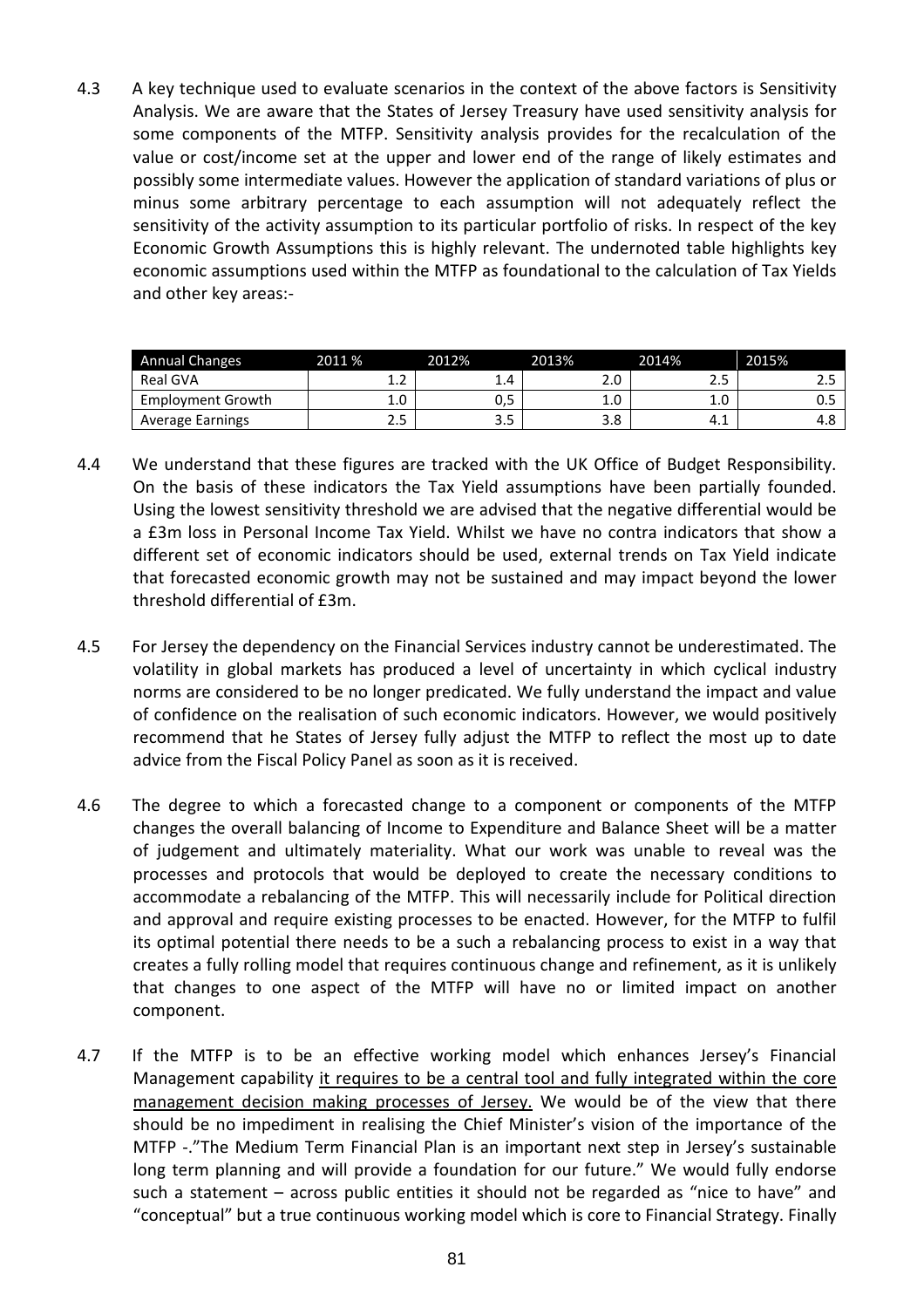it would be our considered view that in creating an effective MTFP that will be a working model integral to its Financial Management, the States of Jersey should be commended and seen as a strong example of promoting good practice. In terms of primary objective, scope and detailed workings of the MTFP, the States of Jersey would certainly be regarded as a good example to follow.

4.8 Whilst we would endorse Jersey's MTFP we would recommend a number of enhancements/improvements which would strengthen the effectiveness of the strategic financial planning further. In this respect we would propose 10 recommendations and these are outlined in the table below:-

|                | <b>Recommendations</b>                                                                          |
|----------------|-------------------------------------------------------------------------------------------------|
| $\mathbf{1}$   | Provision of a single comprehensive model which incorporates all aspects of the MTFP            |
| $\overline{2}$ | Provision of a defined MTFP Performance Monitoring and Reporting framework which                |
|                | produces high level transparency on the tracking of actual performance against the MTFP         |
| $\overline{3}$ | Creating a stronger linkage between required operational outcomes and the MTFP                  |
| $\overline{4}$ | Based on a revised Performance Monitoring and Reporting framework the provision of a            |
|                | mechanism that would allow the appropriate decisions to be taken that would lead to the         |
|                | continual rebalancing of the MTFP that would optimise financial outcomes                        |
| 5              | In accordance with good practice the MTFP should be fully "rolling" across a minimum of 3       |
|                | years and subject to continuous revision                                                        |
| 6              | Key Assumptions integral to the MTFP should be stress tested against the Accounting             |
|                | Concept of prudence - this is particularly relevant for economic growth assumptions even        |
|                | where this may prove to be politically unpalatable $-$ this is also especially relevant for the |
|                | assumptions associated with the current Procurement and Modernisation initiatives               |
| $\overline{7}$ | Encourage the identification and surrendering of unrequired budget at the earliest              |
|                | opportunity in-year to enable a corporate strategic approach to be taken within the MTFP        |
|                | framework                                                                                       |
| 8              | For reporting purposes clearly and formally differentiate cashable savings arising from         |
|                | direct Management intervention from the re-phasing (stopping/slowing) of activity - clearly     |
|                | identifying "slippage" and non-achievement                                                      |
| 9              | That a more rigorous process be initiated that would prevent departmental/service               |
|                | underspends be carrying forward between financial years to fund unrelated/different             |
|                | activities or fund future departmental/operational budget savings                               |
| 10             | Improved visibility required on Investment Appraisal and Business Case methodology used         |
|                | on Projects incorporated with the Capital Programme demonstrating full incorporation of         |
|                | life cycle costing with complete visibility on how the full current and future Revenue          |
|                | Consequences of Capital Projects is being provided                                              |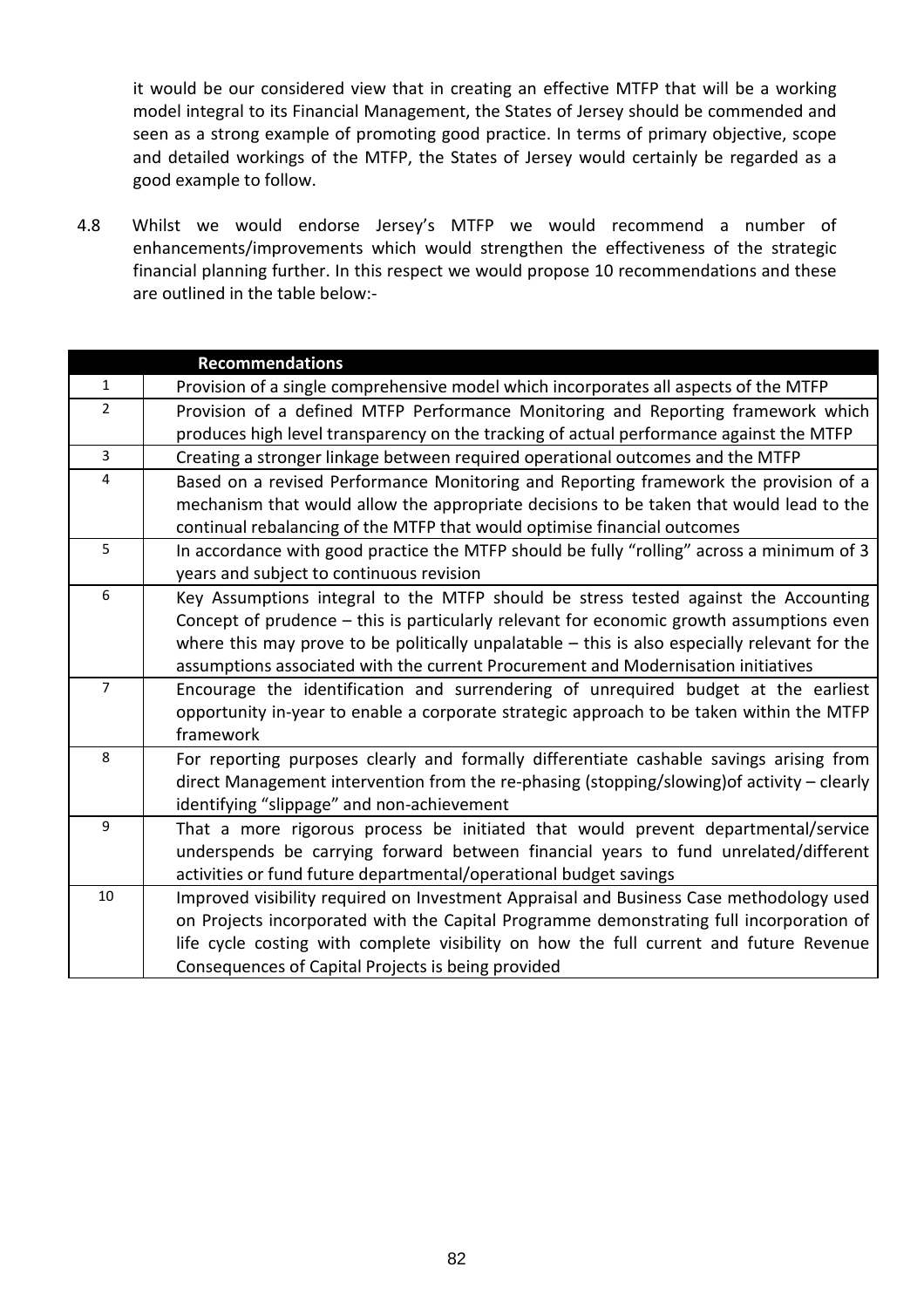# UC**CIPFA Financial Management Model – Extract of Relevant Statements and Supporting Questions**

| <b>Supporting Performance - Process</b> |                                                                                                                                                                                                                                                                                                | <b>Selection</b> |
|-----------------------------------------|------------------------------------------------------------------------------------------------------------------------------------------------------------------------------------------------------------------------------------------------------------------------------------------------|------------------|
| <b>PR12</b>                             | The organisation's medium-term financial planning process underpins its strategic priorities.                                                                                                                                                                                                  |                  |
| 1.                                      | Does the Medium-term Financial plan represent a properly resourced, realistic programme of action over the medium term?                                                                                                                                                                        |                  |
| 2.                                      | Does the Medium-term Financial Plan examine scenarios, risks and sensitivity analysis?                                                                                                                                                                                                         |                  |
| 3.                                      | Does the organisation use formal processes to link the Medium-term Financial plan to other organisational plans (e.g. IT strategies, workforce<br>strategy, asset management plans and service development plans)?                                                                             |                  |
| 4.                                      | Does the organisation use formal processes to link the Medium- term Financial plan to the annual operational budgets?                                                                                                                                                                          |                  |
| 5.                                      | Does the organisation's Medium-term Financial Plan reflect joint planning with partners and other stakeholders?                                                                                                                                                                                |                  |
| 6.                                      | Does the organisation regularly review its Medium-term Financial Plan?                                                                                                                                                                                                                         |                  |
| 7.                                      | Is there a requirement in the Financial Regulations or Standing Financial Instructions to evaluate the financial implications and the long term<br>affordability of new policy options, initiatives and major projects, involving Finance staff and using recognised option appraisal methods? |                  |
| 8.                                      | Is the long term affordability of new investment assessed?                                                                                                                                                                                                                                     |                  |
| 9.                                      | Are there arrangements to review whether expected financial cost savings are realised?                                                                                                                                                                                                         |                  |
| 10.                                     | Are there exit plans for time-limited funding streams?                                                                                                                                                                                                                                         |                  |
| 11.                                     | Are targeted zero based budgeting exercises undertaken periodically?                                                                                                                                                                                                                           |                  |
| 12.                                     | Does the Medium-term Financial Plan consider options for new sources of income, new ways of reducing costs and of attracting additional<br>sources of funding?                                                                                                                                 |                  |
| 13.                                     | Does the organisation evaluate opportunities to invest to save (e.g. early intervention and prevention), identifying evidence, probability and<br>targeting of impact, value for money and methods of realising future benefits and savings?                                                   |                  |
| 14.                                     | Does the organisation seek to diversify its funding streams, to reduce risk?                                                                                                                                                                                                                   |                  |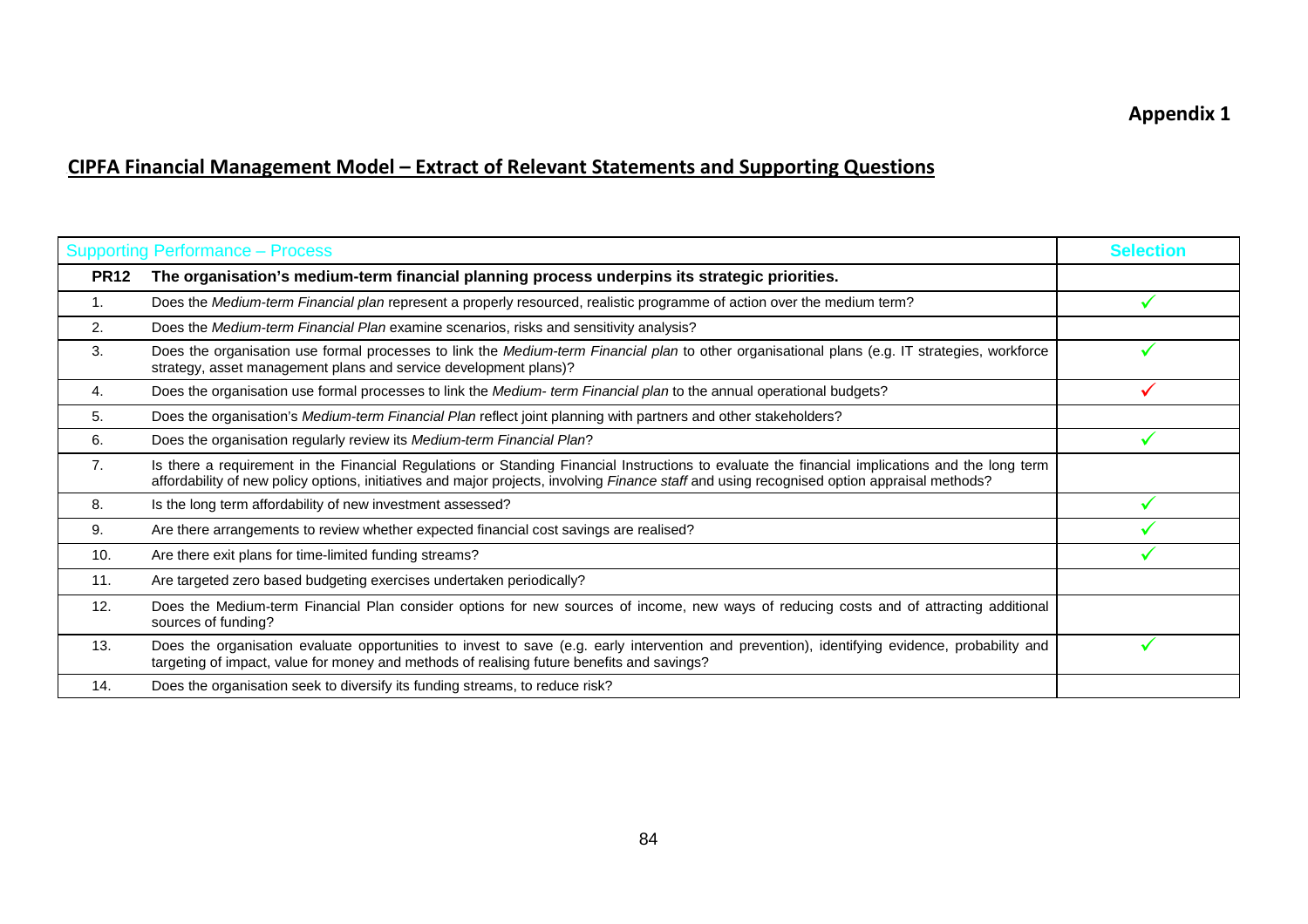| Supporting Performance - Leadership | <b>Selection</b>                                                                                                                                                                                                                                                                                                                                                                                                                                                                                                                   |  |
|-------------------------------------|------------------------------------------------------------------------------------------------------------------------------------------------------------------------------------------------------------------------------------------------------------------------------------------------------------------------------------------------------------------------------------------------------------------------------------------------------------------------------------------------------------------------------------|--|
| L4                                  | The organisation has a developed financial management strategy to underpin long term financial health.                                                                                                                                                                                                                                                                                                                                                                                                                             |  |
|                                     | Does the Leadership Team demonstrate commitment to the strategy for long term financial health through their statements and actions?                                                                                                                                                                                                                                                                                                                                                                                               |  |
| 2.                                  | Does the organisation review the balance of funding streams to ensure long term financial health, fairness to users, and development of the<br>local economy, for example between tax raising, grant funding and charges?                                                                                                                                                                                                                                                                                                          |  |
| 3.                                  | Are there clear financial management policies that together underpin sound and sustainable long term finances?<br>Policies may include accounting practices, approach for bidding for external resources, levels of contingency funds and reserves, procurement,<br>asset management, business cases, affordability of capital investment, efficiency gains and targets, financial risk management, risk financing<br>and insurance, treasury management, wider market and trading opportunities, charges and subsidies for users. |  |
| 4.                                  | Do financial management policies support strategic business aims, resilience and financial standing?                                                                                                                                                                                                                                                                                                                                                                                                                               |  |
| 5.                                  | Are financial management policies communicated to Managers and the Management Team, widely understood and consistently applied?                                                                                                                                                                                                                                                                                                                                                                                                    |  |
| 6.                                  | Does the Board or Audit Committee receive assurance on compliance with financial management policies and on the follow up of material<br>deviations?                                                                                                                                                                                                                                                                                                                                                                               |  |
| 7.                                  | Are financial management policies reviewed regularly and updated?                                                                                                                                                                                                                                                                                                                                                                                                                                                                  |  |
| 8.                                  | Do post-completion project reviews take place and include identification of actions to improve financial management?                                                                                                                                                                                                                                                                                                                                                                                                               |  |
| 9.                                  | Do external audit and inspection comment favourably on the processes for strategic risk management, resilience and financial standing?                                                                                                                                                                                                                                                                                                                                                                                             |  |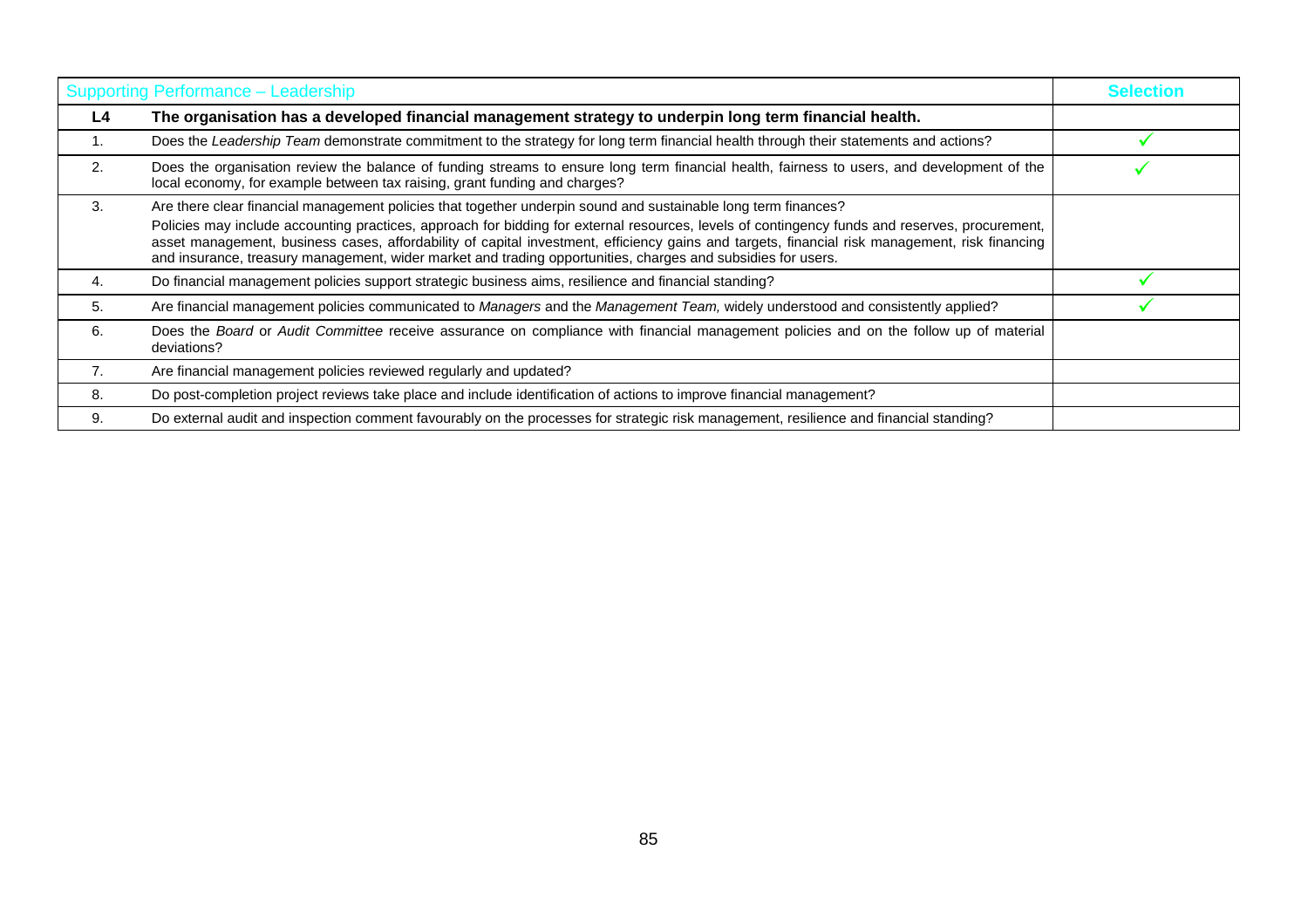| <b>Securing Stewardship - Process</b> |                                                                                                                                                                                                           | <b>Selection</b> |
|---------------------------------------|-----------------------------------------------------------------------------------------------------------------------------------------------------------------------------------------------------------|------------------|
| PR8                                   | Budgets are robustly calculated.                                                                                                                                                                          |                  |
| 1.                                    | Does the organisation produce a Medium-term Financial Plan?                                                                                                                                               |                  |
| 2.                                    | Is the Medium-term Financial Plan consistent with the organisation's aims and objectives?                                                                                                                 |                  |
| 3.                                    | Does the Medium-term Financial plan take account of local and national priorities, changing legal requirements, demographic trends and demand<br>levels and national standards?                           |                  |
| 4.                                    | Does the organisation prepare its budget in accordance with its corporate objectives, strategies and Medium-term Financial Plan?                                                                          |                  |
| 5.                                    | Does a risk assessment of material items of income and expenditure inform budget setting, and their reporting to the Board with financial<br>implications, mitigating actions and contingency provisions? |                  |
| 6.                                    | Are fees, charges and concessions, including new options, related to policy objectives and reviewed annually?                                                                                             |                  |
| 7.                                    | Are revenue and capital budgets based on plans and projections about resource needs, pay and inflation, productivity levels, and income?                                                                  |                  |
| 8.                                    | Are cost reductions, growth and savings options identified and reliably costed as part of the budget process?                                                                                             |                  |
| 9.                                    | Is the reporting of cashable efficiency gains reconciled with and reflected in the budget?                                                                                                                |                  |
| 10.                                   | Are the revenue consequences of the capital programme and other expenditure commitments, including the consumption of capital (e.g.<br>depreciation) reflected in revenue budgets?                        |                  |
| 11.                                   | Are forecast or actual budget variances and trends reflected in budget preparation?                                                                                                                       |                  |
| 12.                                   | Are managers fully involved in setting their budgets, working with Finance staff, so that they take ownership?                                                                                            |                  |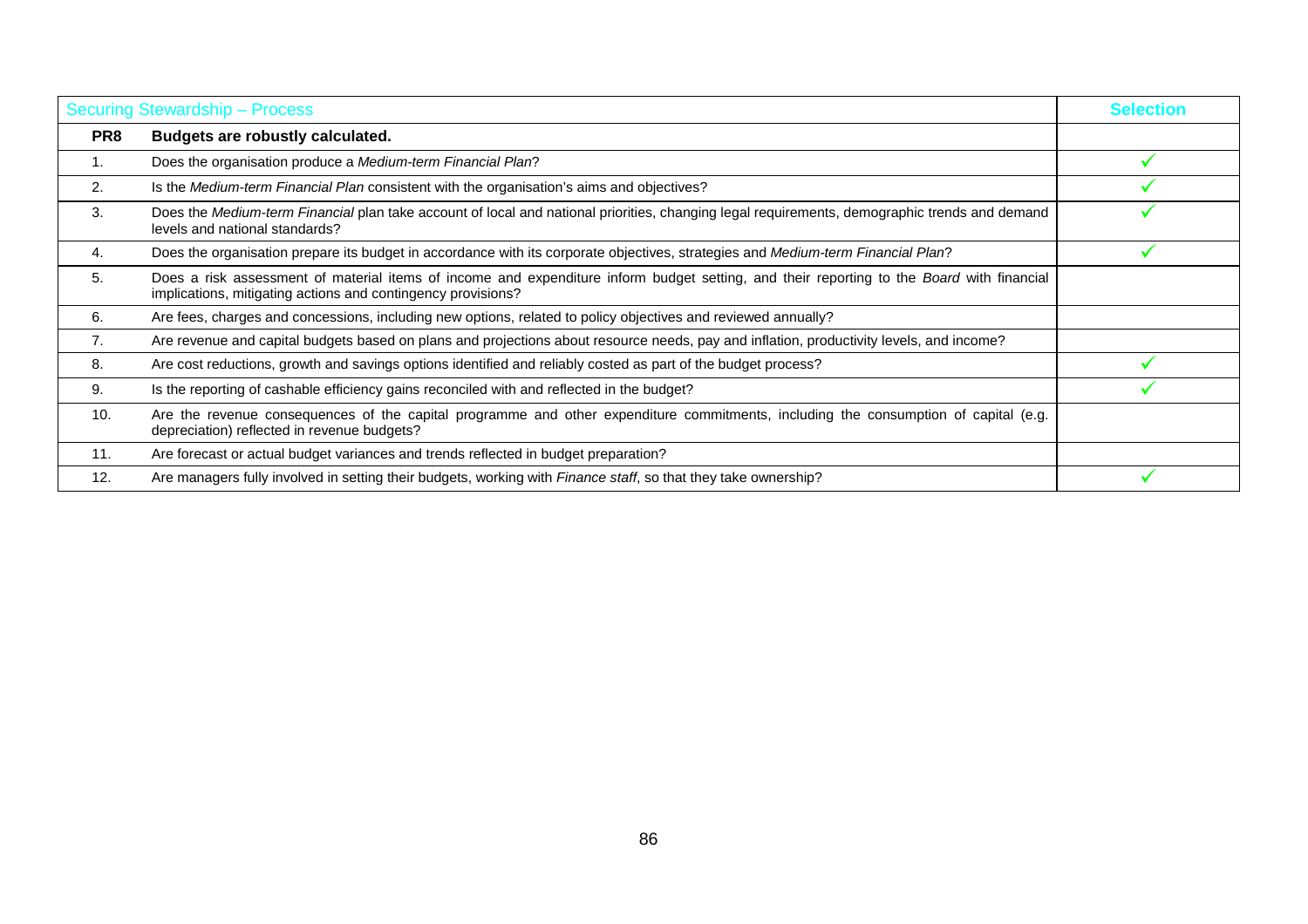|                  | <b>Supporting Performance - Leadership</b>                                                                                                                                                                                                                                                                                        | <b>Selection</b> |
|------------------|-----------------------------------------------------------------------------------------------------------------------------------------------------------------------------------------------------------------------------------------------------------------------------------------------------------------------------------|------------------|
| L3               | The organisation integrates its business and financial planning so that it aligns resources to meet current and future<br>business objectives and priorities. Performance management is conducted through measures of service delivery and<br>clear understanding of the costs incurred.                                          |                  |
| $\overline{1}$ . | Does the organisation operate to clear criteria for reviewing and justifying its activities, expenditure and income policies, including the need for<br>public subsidy, the economic value provided, the impact on people most in need, the risks involved and alternative agents of delivery?                                    |                  |
| 2.               | Does the Corporate Business Plan demonstrate how resources are allocated strategically to deliver the organisation's aims, objectives and<br>priorities?                                                                                                                                                                          |                  |
| 3.               | Does the Medium-term Financial Plan draw together realistic estimates of funding to support the achievement of strategic objectives?                                                                                                                                                                                              |                  |
| 4.               | Does analysis of the medium term financial environment form an explicit backcloth to the Corporate Business Plan?                                                                                                                                                                                                                 |                  |
| 5.               | Is formulation of the Corporate Business Plan, or the linked financial plan, based on analysis of cost implications of policy choices?                                                                                                                                                                                            |                  |
| 6.               | Is the Corporate Business Plan developed in collaboration with delivery partners and stakeholders?                                                                                                                                                                                                                                |                  |
| $\overline{7}$ . | Do delivery partners' plans align with the Corporate Business Plan?                                                                                                                                                                                                                                                               |                  |
| 8.               | Does the Medium-term Financial Plan examine scenarios to develop financial flexibility, adequate contingency and reserves, based on a risk<br>assessment and sensitivity analysis?                                                                                                                                                |                  |
| 9.               | Do the Corporate Business Plan and Medium-term Financial Plan address the impact of key external cost drivers: social trends; demographics<br>and changes in service demand; and accelerating commitments? Major examples include elderly social care, waste disposal, pensions, interest<br>rates, environmental sustainability. |                  |
| 10.              | Does the Leadership Team approve and understand the demand management strategies for demand led services and activities?                                                                                                                                                                                                          |                  |
| 11.              | Does the Board and Management Team regularly review priorities to enable resources to be redirected from areas of lesser priority, not relying<br>principally on pro rata cuts to generate savings?                                                                                                                               |                  |
| 12.              | Does the Corporate Business Plan or the linked financial plan; reflect efficiency targets, over a medium term time horizon?                                                                                                                                                                                                       |                  |
| 13.              | Is the Corporate Business Plan underpinned by clear and coherent operational plans, workforce plans, and procurement plans?                                                                                                                                                                                                       |                  |
| 14.              | Is the Corporate Business Plan reviewed and updated on a regular basis?                                                                                                                                                                                                                                                           |                  |
| 15.              | Do measures used for performance management link outputs and outcomes with costs?                                                                                                                                                                                                                                                 |                  |
| 16.              | Does Board and Management Team reporting bring together information on financial performance, activity levels, outcomes and risk?                                                                                                                                                                                                 |                  |
| 17.              | Does monitoring of performance give rise to rapid response and corrective action?                                                                                                                                                                                                                                                 |                  |
| 18.              | Do external audit and inspection comment favourably on the processes for planning and review?                                                                                                                                                                                                                                     |                  |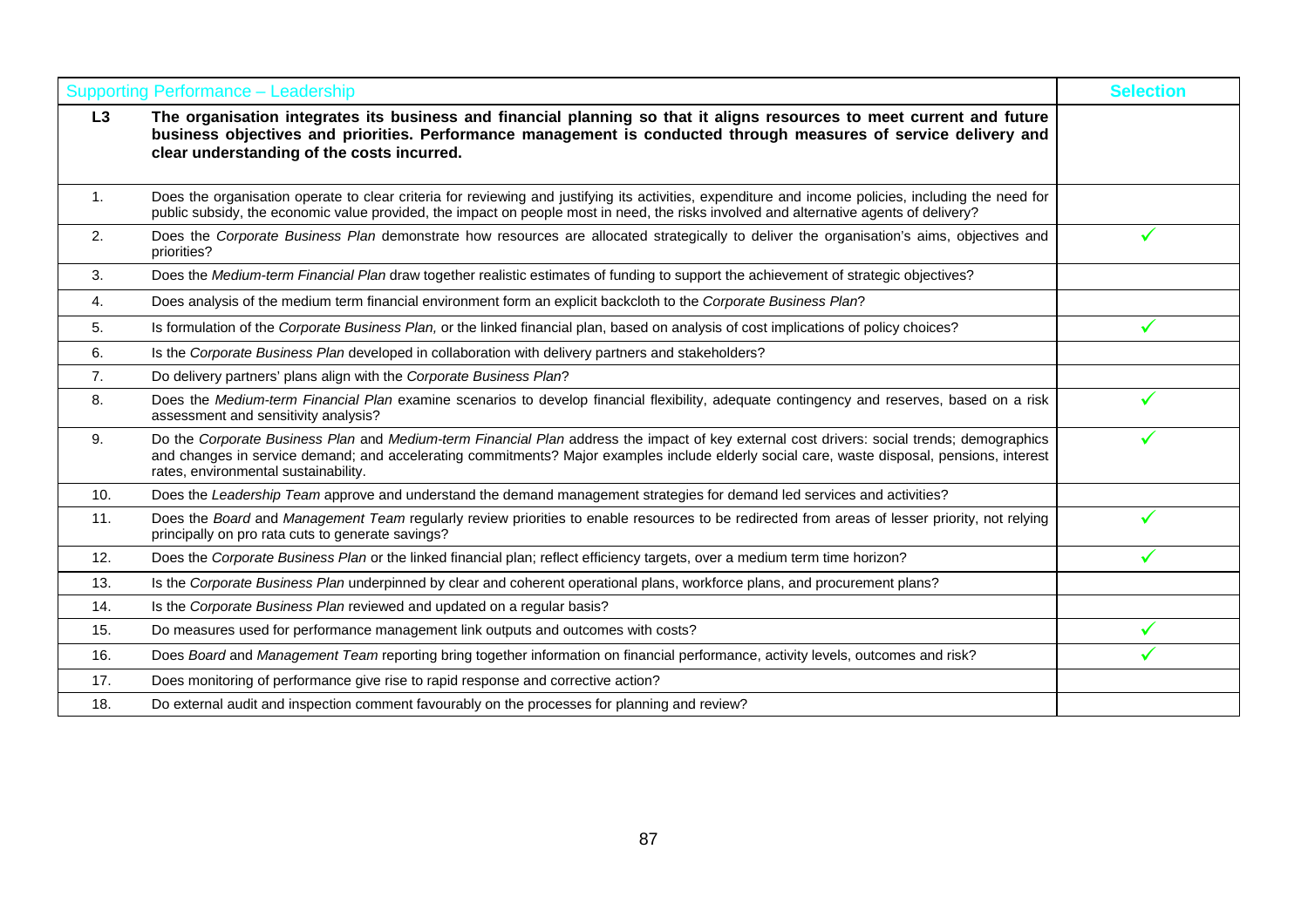| Securing Stewardship - Leadership |                                                                                                                                                                                                                                                                                                               | <b>Selection</b> |
|-----------------------------------|---------------------------------------------------------------------------------------------------------------------------------------------------------------------------------------------------------------------------------------------------------------------------------------------------------------|------------------|
| L2                                | The organisation's leadership allocates resources to different activities in order to achieve its objectives and monitors<br>the organisation's financial and activity performance.                                                                                                                           |                  |
| 1.                                | Do the Medium-term Financial Plan and budget show the resources allocated to major spending activities and programmes, with useful<br>summaries?                                                                                                                                                              |                  |
| 2.                                | Is the financing of expenditure transparently explained in the budget summaries and reports?                                                                                                                                                                                                                  |                  |
| 3.                                | Does the Medium-term Financial Plan project forward the financial position for at least three years?                                                                                                                                                                                                          |                  |
| 4.                                | Does the Board review activity levels, actual spend, balance sheet items, and forecast outturn against the budget, at a minimum quarterly, to<br>ensure the organisation will not overspend and that income and expenditure are in line with budgets and agreed policy, and is achieving planned<br>outcomes? |                  |
| 5.                                | Do the Management Team review activity levels, actual spend, balance sheet items, and forecast outturn against the budget monthly, to ensure<br>the organisation will not overspend and that income and expenditure are in line with budgets and agreed policy, and is achieving planned<br>outcomes?         |                  |
| 6.                                | Does the Leadership Team monitor Key Performance Indicators at least quarterly?                                                                                                                                                                                                                               | ✓                |
| 7.                                | Is financial information relevant, clearly presented, timely and comprehensible to the non-financial reader? This applies to Board member reports<br>as well as Management Team reports.                                                                                                                      |                  |
| 8.                                | Are budgets realistic, with over- and under-spending within expected tolerances?                                                                                                                                                                                                                              |                  |
| 9.                                | Are there governance arrangements for scrutiny, review and challenge of the draft budget, including stakeholder consultation?                                                                                                                                                                                 |                  |
| 10.                               | Are there processes to adjust budgets in year and to seek Board or Management Team level approval if major programmes are varied by more<br>than pre-set tolerances?                                                                                                                                          |                  |
| 11.                               | Are decisions to change resource allocations transparent, justified and made in accordance with the organisation's rules?                                                                                                                                                                                     |                  |
| 12.                               | Has the organisation a policy to avoid reliance on one-off resources to finance recurrent expenditure?                                                                                                                                                                                                        |                  |
| 13.                               | Has the organisation a declared policy on treatment of over- and under-spending, including end of year flexibility?                                                                                                                                                                                           |                  |
| 14.                               | Does the Leadership Team receive reports that show clearly the impact of current allocations and performance on future years?                                                                                                                                                                                 |                  |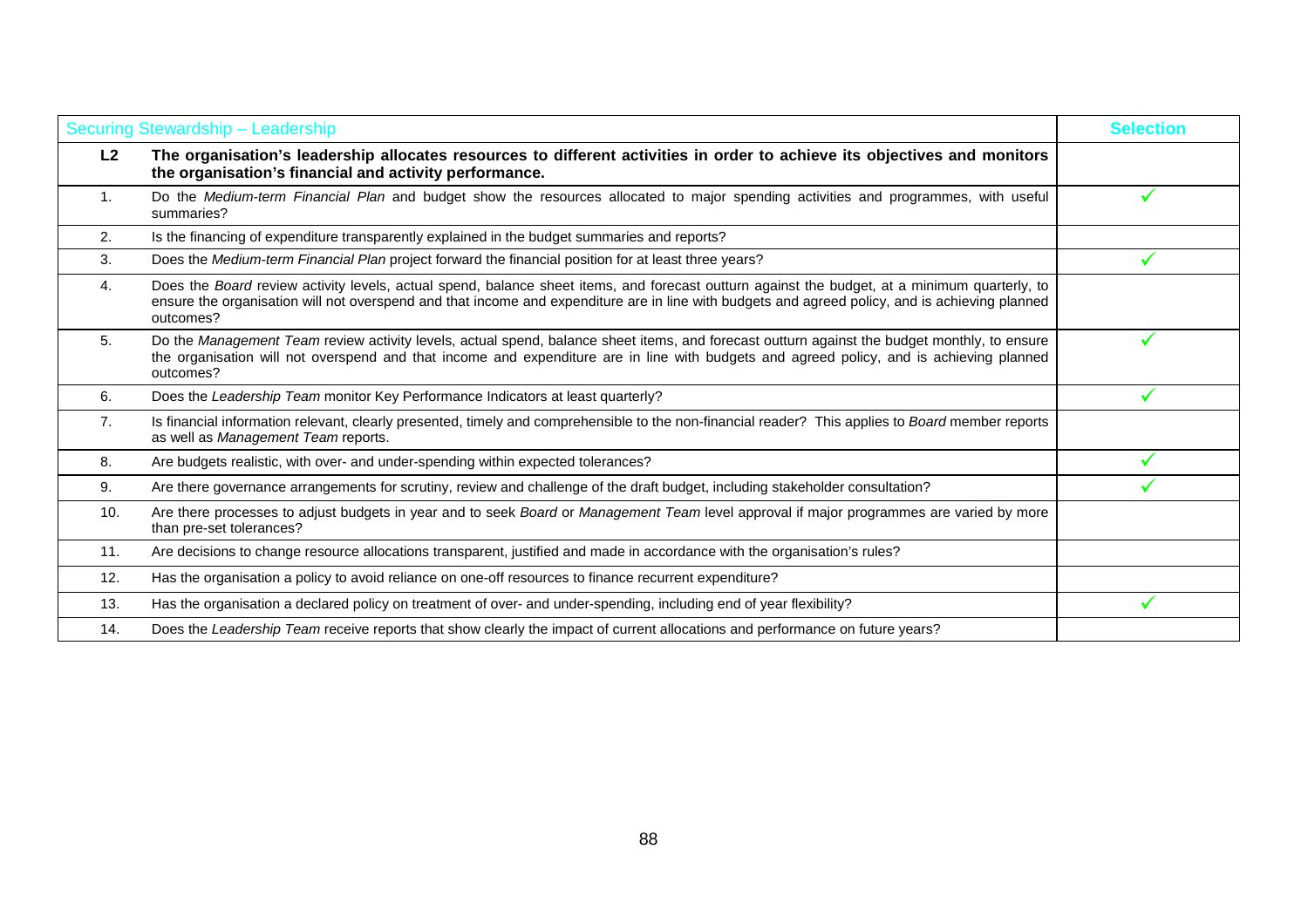|     | Supporting Performance - Leadership                                                                                       |  |
|-----|---------------------------------------------------------------------------------------------------------------------------|--|
| L6  | The organisation develops and manages employees pay and benefits strategically                                            |  |
| п.  | Is pay based on an analysis and strategic planning for workforce needs?                                                   |  |
| 2.  | Do compensation arrangements reward in some way employees with excellent performance?                                     |  |
| 3.  | Are employer pension contributions and future liabilities understood and are they sustainable?                            |  |
| 4.  | Is the impact of equalities legislation on workforce compensation understood?                                             |  |
| 5.  | Does the organisation monitor and follow the outcome of legal cases that will impact on its pay liabilities?              |  |
| 6.  | Are severance terms reviewed regularly and in line with sector comparators?                                               |  |
| 7.  | Is the cost of absenteeism and sickness understood, monitored and reported?                                               |  |
| 8.  | Does the organisation develop strategies to reduce the cost of absenteeism whilst supporting the well-being of employees? |  |
| 9.  | Is incremental pay progression understood and its impact on future payroll costs clear?                                   |  |
| 10. | Is the organisation clear about its flexibility under national agreements to vary pay?                                    |  |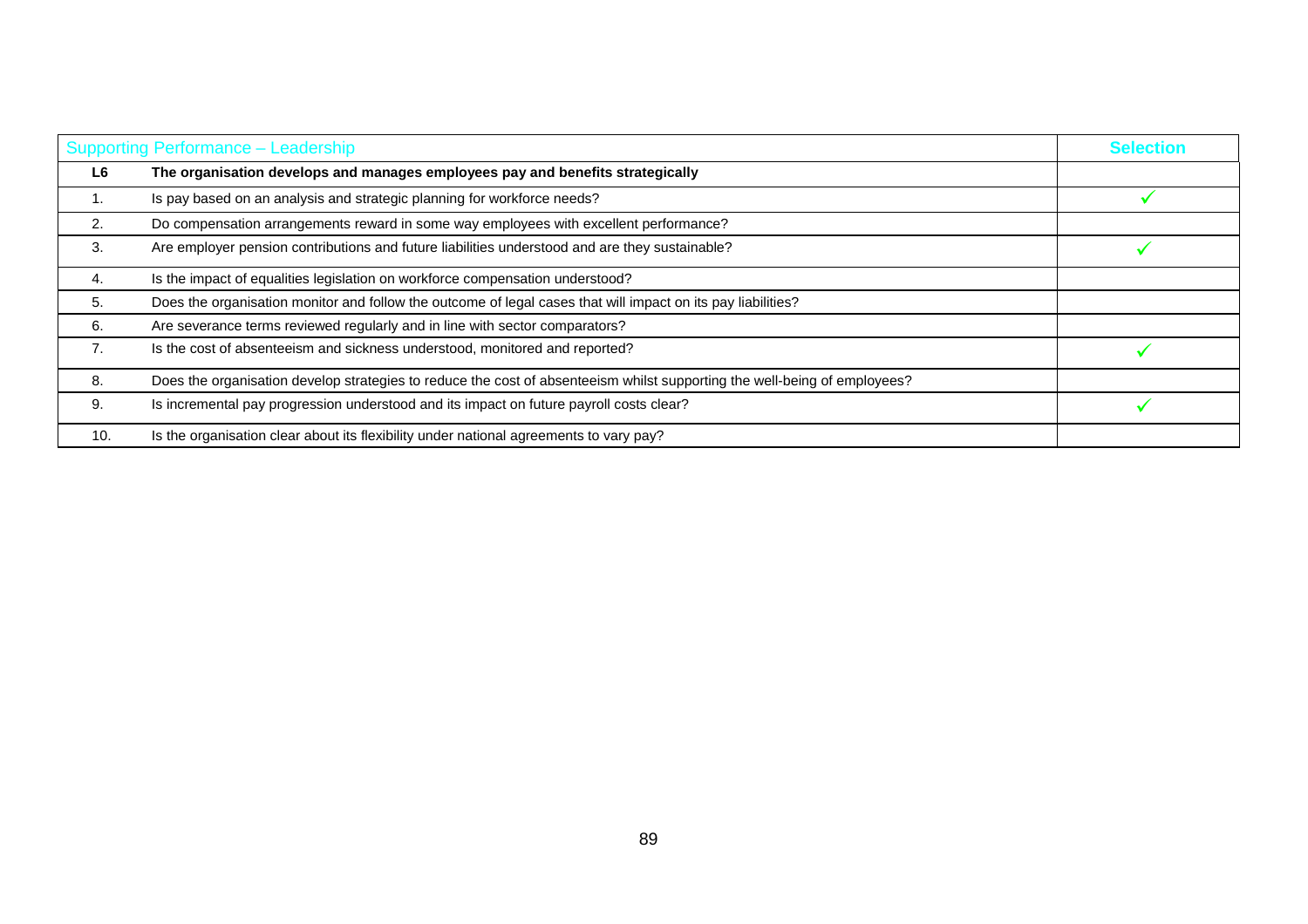| <b>Supporting Performance - Process</b> |                                                                                                                                                                                                             | <b>Selection</b> |
|-----------------------------------------|-------------------------------------------------------------------------------------------------------------------------------------------------------------------------------------------------------------|------------------|
| <b>PR13</b>                             | The organisation systematically pursues opportunities to reduce costs and improve value for money in its operations.                                                                                        |                  |
| 1.                                      | Does the organisation examine the relative cost and performance of services, including financial services, and test them against internal and<br>external benchmarks to identify improvements?              |                  |
| 2.                                      | Are cost reductions and efficiency routinely sought and realised as part of service reviews?                                                                                                                |                  |
| 3.                                      | Do Managers focus on managing their costs and reducing inputs to achieve their goals rather than on using up their budgets?                                                                                 |                  |
| 4.                                      | Are targets for efficiency gains and spending reductions routinely agreed and set?                                                                                                                          |                  |
| 5.                                      | Does the organisation use national and local performance indicators to monitor performance (including financial performance)?                                                                               |                  |
| 6.                                      | Are alternative delivery methods (e.g. outsourcing, collaboration and shared services) investigated and pursued?                                                                                            |                  |
| 7.                                      | Is cost reduction targeted at specific budgets or activities, following consideration of priorities, rather than as a standard percentage across all<br>activities?"                                        |                  |
| 8.                                      | Do Managers examine cost drivers of high spend areas to understand risks and options for cost reduction?                                                                                                    |                  |
| 9.                                      | Does the organisation work across internal and organisational boundaries to achieve improvements (e.g. pooled resources, end to end process<br>review)?                                                     |                  |
| 10.                                     | Does the organisation routinely undertake business process reviews and implement findings?                                                                                                                  |                  |
| 11.                                     | Does the organisation regularly examine its staffing structure, working practices and pay bill to improve overall productivity?                                                                             |                  |
| 12.                                     | Does the organisation use technology to improve productivity, e.g. automating processes, implementing self-service or encouraging mobile<br>working?                                                        |                  |
| 13.                                     | Is action taken to improve inefficient workflow processes (e.g. using lean thinking techniques, standardised processes, eliminating re-keying,<br>reducing duplication)?                                    |                  |
| 14.                                     | Does the organisation seek opportunities to capitalise on its skills and assets, and to spread overheads, by undertaking work for other public<br>sector organisations where this improves value for money? |                  |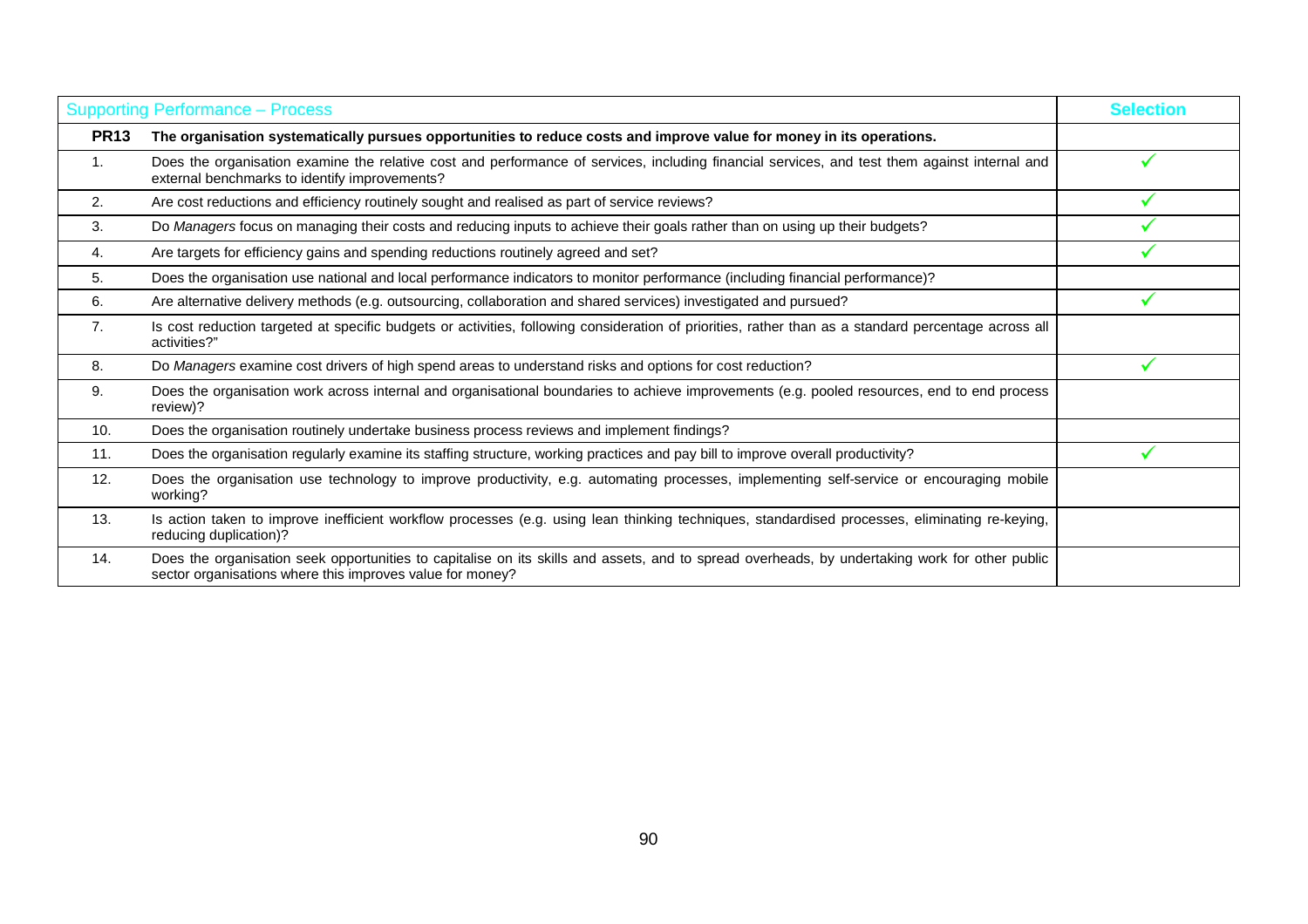|                | <b>Supporting Performance - Process</b>                                                                                                                                                                        | <b>Selection</b> |
|----------------|----------------------------------------------------------------------------------------------------------------------------------------------------------------------------------------------------------------|------------------|
| <b>PR14</b>    | The organisation systematically pursues opportunities for improved value for money and cost savings through its procurement and<br>commissioning.                                                              |                  |
| 1.             | Does the organisation have a corporate procurement strategy?                                                                                                                                                   |                  |
| 2.             | Does the organisation have procurement capacity to drive and realise the strategy?                                                                                                                             |                  |
| 3.             | Does the organisation develop its capacity by training professionally qualified and expert procurement staff?                                                                                                  |                  |
| 4.             | Do Managers involved in procurement understand their responsibilities?                                                                                                                                         |                  |
| 5.             | Does the organisation publish a forward procurement plan for suppliers?                                                                                                                                        |                  |
| 6.             | Does the organisation participate in framework contracts, joint procurement or consortia to exploit economies of scale and market influence?                                                                   |                  |
| 7 <sub>1</sub> | Does the organisation evaluate appropriate procurement strategies, e.g. lease, buy or make?                                                                                                                    |                  |
| 8.             | Does the corporate procurement strategy incorporate gateway reviews for high risk projects?                                                                                                                    |                  |
| 9.             | Does the organisation ensure most purchasing is under formal contract and monitor off-contract purchasing?                                                                                                     |                  |
| 10.            | Does the organisation have effective and adequately resourced contract monitoring and reporting arrangements in place?                                                                                         |                  |
| 11.            | Does the organisation ensure value for money during the life of a contract through active contract management, creating opportunities for<br>improved methods during long life contracts?                      |                  |
| 12.            | Does the organisation seek value for money through encouraging competition and contestability, accessing wider markets, packaging contracts,<br>supply chain management and developing supplier relationships? |                  |
| 13.            | Does the organisation research and gather market intelligence to develop creative solutions with potential suppliers?                                                                                          |                  |
| 14.            | Does the organisation work with others to stimulate and develop markets where they are weak?                                                                                                                   |                  |
| 15.            | Is procurement used to meet the strategic objectives of the organisation, including impacts on the environment, workforce training, the local<br>economy or community engagement?                              |                  |
| 16.            | Is e-procurement (e.g. purchase to pay and e-tendering) used as a means of reducing administration costs and/or increasing competition?                                                                        |                  |
| 17.            | Are e-auctions used as a method of increasing value for money?                                                                                                                                                 |                  |
| 18.            | Does the organisation award contracts through assessing whole life costs and benefits using the appropriate investment appraisal technique?                                                                    |                  |